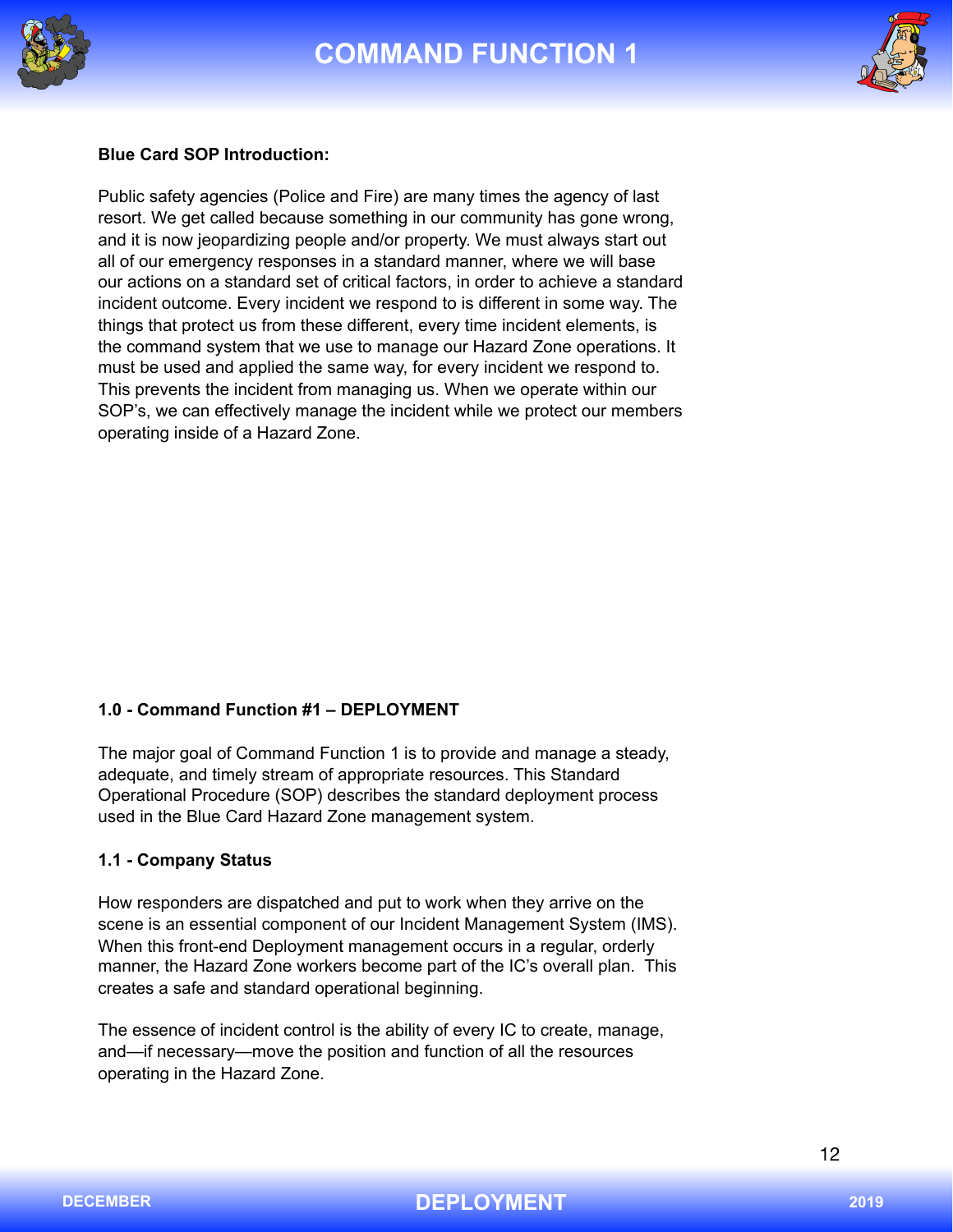



The IC is the resource allocator for the incident and is responsible for managing all assigned resources work cycles on the strategic level. The standard Deployment management that an IC must manage on every incident is the following items:

- Dispatch
- Standard incident response
- Staging
- Assignments to the incident scene by the IC
- Accountability in a Hazard Zone
- Work/Rest Cycle
- On-Deck
- Recycling
- Rehabbing
- Ready for reassignment
- Placing companies back into service

This creates a resource delivery system that allows the IC to deploy resources according to his/her IAP and it also provides a system that allows an IC to be supported in order to manage and track accountability on the strategic level as incidents continue to escalate.

### **1.2 – Dispatch Center**

The major goal of the local the Dispatch Center is to dispatch the appropriate amount and type of resource(s) to the scene of an emergency immediately after the receipt of the appropriate information.

The call taker must make an initial determination of the appropriate Nature Code, based on the information received from the caller.

Structural fire alarms, Hazardous Materials incidents, Serious MVA's, and MCI incidents should be dispatched using pre-determined dispatch packages. These standard dispatch packages should also include the command support required to manage the different amounts and types of resource responding.

## **1.2.1 - Blue Card Standard Structural Fire Dispatch Packages**

*FD's – Put your standard, local dispatch packages and resource profiles here. The following Blue Card resource packages match up to the Blue Card Training and Certification Program.* 

**Still Assignment:** A one (1) unit Engine Company response to a reported fire that poses no significant danger/threat to people or property.

## **DEPLOYMENT**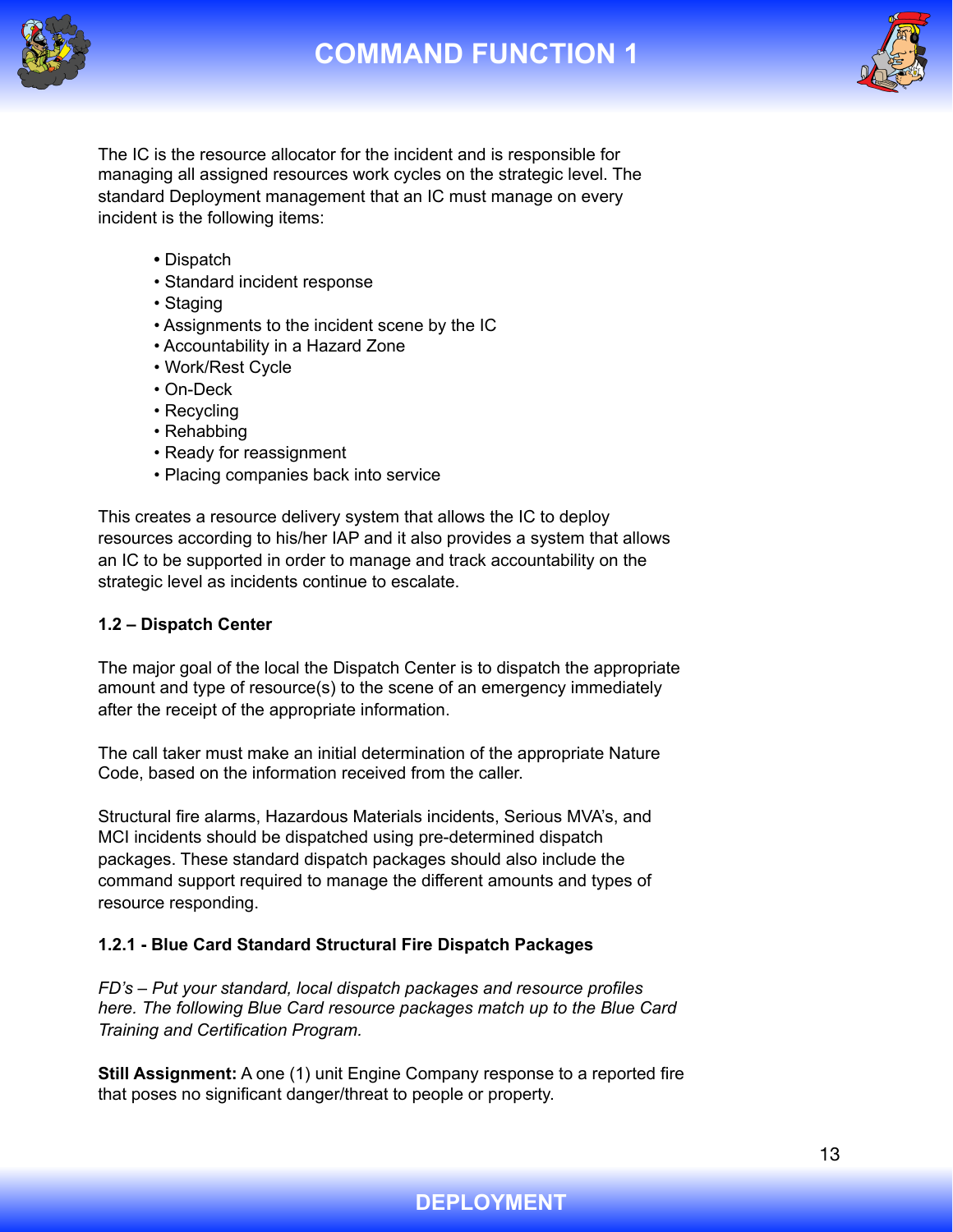



**3-1 Assignment:** A multi-unit response dispatched to a reported fire in a normal sized residence or a reported fire that can be easily controlled by one (1) full attack team. A 3-1 assignment consists of:

- 3 Engine Companies
- 1 Ladder/Truck Company
- 2 total Response Chiefs, Safety Officers, Training personnel, or Staff Officers (a combination of at least 2)
- 1 Medic/Ambulance

**1st Alarm/Box Assignment:** A full multi-unit response dispatched to a reported fire in a commercial structure or high life safety structure. A 1<sup>st</sup> Alarm assignment consists of:

- 5 Engine Companies
- 2 Ladder/Truck Companies
- 5 total Response Chiefs, Safety Officers, Training personnel, or Staff Officers (a combination of 5)
- Larger Command Vehicle (CV) if available
- 1 Medic/Ambulance

**Balancing a 1st alarm from a 3-1 assignment:** Initial arriving officers of a dispatched 3-1 assignment must fill out, or balance, the1st Alarm before requesting more resource greater than the 1st Alarm. This will ensure that all dispatched 1st Alarm resource will respond directly to Level 1 Staging positions, while operating on the incident's assigned tactical radio frequency.

**Greater Alarms/Boxes**: Additional alarms should somewhat reflect the resource of a full 1st alarm assignment, but because enough Chief Officers or additional command help was sent on the 1st Alarm/Box, the need for the same amount of Chief Officers will vary from incident to incident and should be specified when calling for additional alarms. This could also be the same case for Ladder/Truck companies.

## **1.2.2 - Working Fire policy**

The term "Working Fire" indicates a situation that will at least require the commitment of all responding companies. This report advises dispatch that the companies will be engaged in tactical activities and will be held at the scene for an extended period of time. The Dispatch Center will monitor radio traffic on all incidents to anticipate the needs of Command.

**Working Fire Upgrade:** When the IC declares a "Working Fire" incident, the Dispatch Center will automatically dispatch a 4<sup>th</sup> Engine Company and a Rehab Unit for an original 3-1 assignment. For a 1<sup>st</sup> Alarm "Working Fire" declaration, a 6th Engine Company, and a Rehab Unit will be dispatched, along with staff officer notifications going out to all needed support personnel.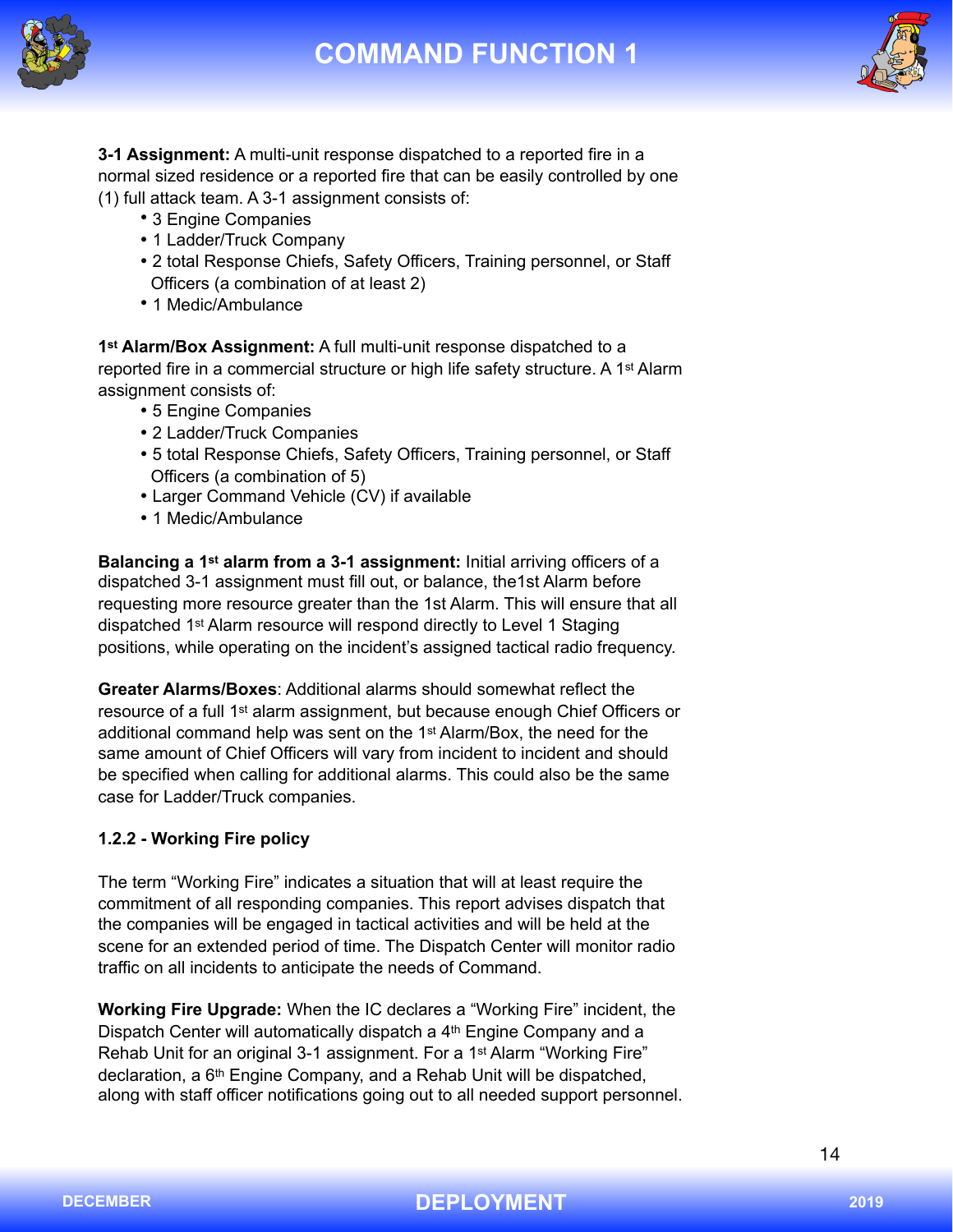



## **When notified of a Working Fire First Alarm, the Dispatch Center should:**

- 1. Upgrade the dispatch to a Working Fire assignment
- 2. Isolate a tactical channel
- 3. Dispatch a Fire Investigator
- 4. Dispatch PD for traffic and crowd control
- 5. Dispatch gas and electric companies
- 6. Make move-ups to affected areas
- 7. Document progress reports, SDG assignments, emergency traffic, and elapsed time notifications
- 8. Be prepared to assign additional TRO's to monitor/work Staging and other SDGs created by the IC
- 9. Be prepared to dispatch further assistance
- 10. Be prepared to dispatch any special agencies or equipment when the need is indicated
- 11. Make notifications to pertinent personnel

Any fire at a public school facility requires the State Fire Marshal to be contacted. The on-duty State Fire Marshal will use his/her discretion as to a response.

**Elapsed Time Notifications (ETN):** When an offensive Working Fire or Haz Mat incident is declared, it will prompt the TRO to begin elapsed time notifications (an IC can also request ETN's whenever they feel it is necessary). The TRO will announce over the tactical frequency an elapsed time notification every five (5) minutes once a working incident has been declared and will continue ETNs until the incident is placed under control, or until command requests to discontinue or restructure the ETN's.

The IC must verbally acknowledge each ETN by re-announcing the incident's strategy over the assigned tactical radio frequency until the incident is placed under control, or until command requests to discontinue or restructure the notifications.

**Move ups, back fills, and maintaining system wide service coverage:**  IC's should keep the Dispatch Center aware of the amount of resource(s) needed and a predicted length of time the resource will be required to control the situation. The Dispatch Center has the responsibility to back fill critical areas of the community in order to continue to deliver core services to the department's customers with reasonable response times. These Units may also be needed in the future to quickly respond to the current working incident.

*FD's – Put your local back fill and move-up procedures – mutual aid stuff here . . .*

15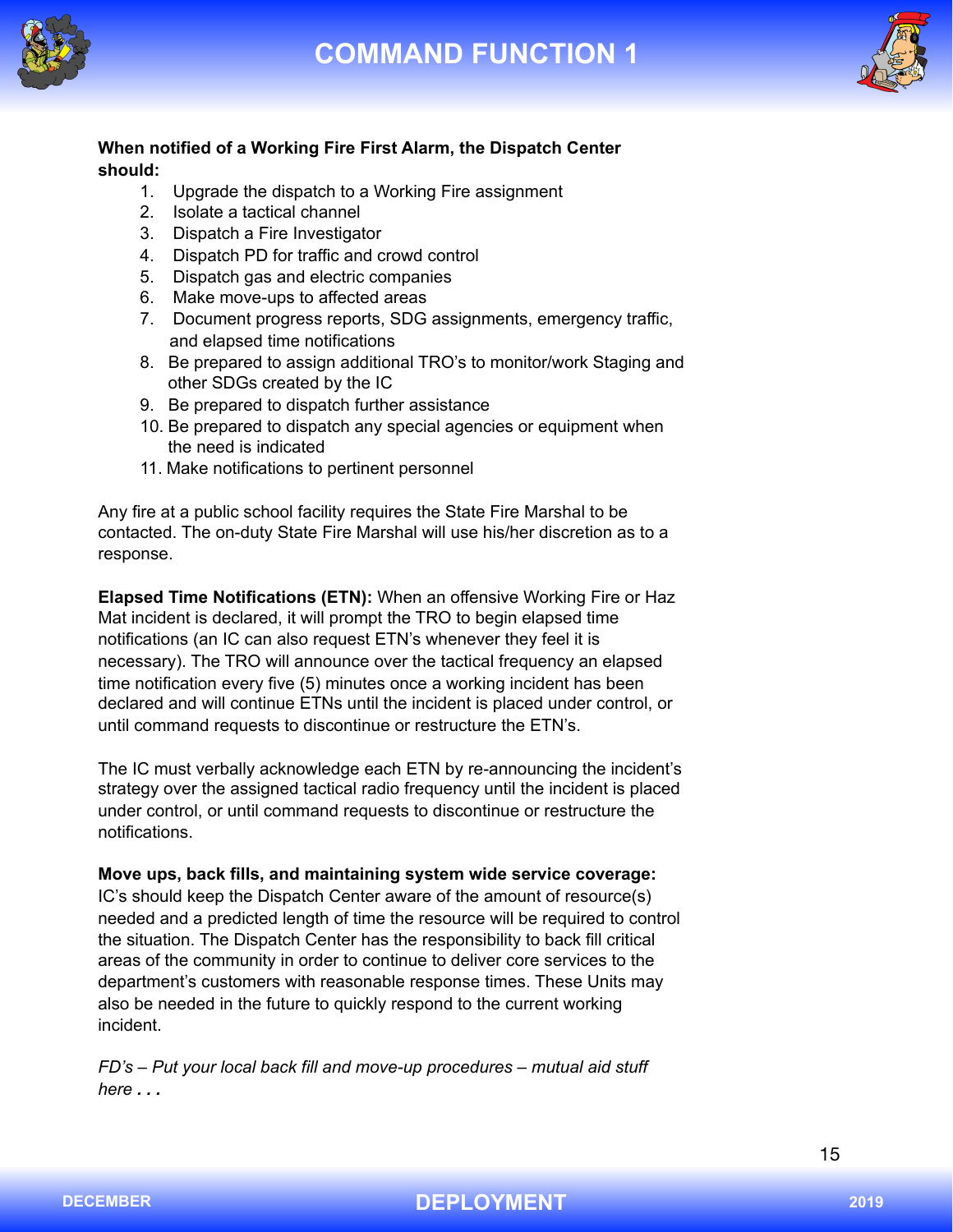



### **1.2.3 – Dispatching Incidents**

**Channel 1:** All emergency incidents will be dispatched on Channel 1. Each incident dispatched will be assigned a tactical radio frequency that is different than Channel 1. At no time should an incident be run on a main dispatch channel where subsequent dispatches could cover critical Hazard Zone communications.

One tactical radio frequency can host several EMS incidents at once, but for incidents that are declared "Working Fire", the assigned tactical radio channel should be cleared of other incidents, or, if there is credible call information, the call should be assigned on its own separate tactical radio channel upon dispatch if available.

# **All Hazard Zone transmissions shall be carried out on one (1) tactical radio frequency.**

Some incidents may require the use of multiple radio frequencies in order to support operations outside of the Hazard Zone (Level 1 & 2 staging, Rehab, Safety, Planning, Logistics, etc.). Each additional channel activated for the incident must have a dedicated person assigned to manage that channel at all times. The IC must only be responsible for the operation of one (1) tactical radio frequency while an active Hazard Zone exists.

**The Tactical Radio Operator (TRO):** Handles all communications between units assigned to an incident and the Dispatch Center on the incident's assigned tactical radio frequency.

**Dispatched acknowledgement:** All units responding to an incident shall acknowledge the Dispatch Center by radio on the assigned tactical channel or by Mobile Computer Terminal (MCT) if equipped. If the Dispatch Center does not receive an acknowledgment within one (1) minute of dispatch, the TRO will request acknowledgment by radio on all channels (starting with the assigned tactical channel) and via the MCT if equipped. The Dispatch Center should send a cover assignment if no reply is received after three (3) attempts to contact the unit or within a two (2) minutes of the original dispatch.

The Dispatch Center should continue to attempt to make contact with the original company while the cover unit is responding. If unable to contact the original unit, the company will be placed unavailable and the unit's appropriate supervisor should be notified of the circumstances.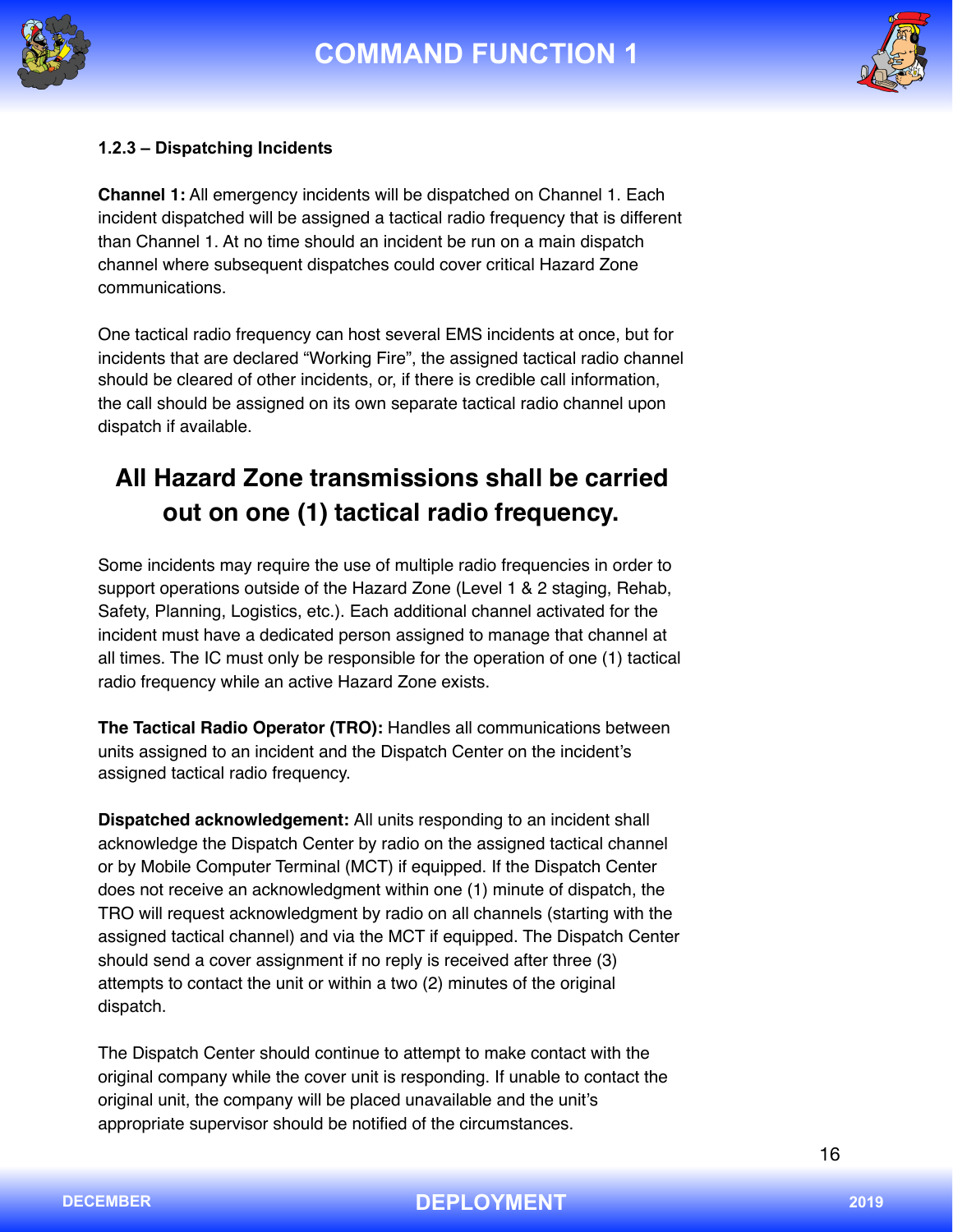



**Self-Dispatch:** There are many times when units are making standard, nonemergency apparatus movements where they will witness or see something that requires an emergency response and some type of mitigation. In these situations, the officer or member initiating the incident will contact the Dispatch Center on Channel 1 and will give the following information:

- Nature of the incident
- Exact location of the incident
- Resource request required to control the incident

Once reported, the Channel 1 Operator should assign a separate tactical frequency for the incident and dispatch any additional resource required on Channel 1. Because the requesting Unit is typically close to the scene, they should give the recently dispatched responders (if any) at least 1 minute to start their response out before transmitting a standard Initial Radio Report (IRR) on the assigned tactical radio frequency. This time lag will give everybody who is dispatched the needed time to get into a responding status in order to receive the IRR information.

**Adding an additional Unit to a dispatched incident:** Unit's may add themselves to a dispatched incident by contacting the TRO on the incident's assigned channel. Companies adding on to an assignment must advise the TRO if they are substituting for another unit or responding in addition to the original assignment. The TRO should cancel the original unit dispatched if the substituting unit is closer to the scene (EMS).

#### **Unit response statuses**

Code - 1: not assigned to a service call, following all state/local driving regulations.

Code - 2: assigned to a non-emergency service call, following all state/ local driving regulations.

Code - 3: assigned to an emergency call using lights and sirens in the response.

### **Units while responding:**

- The TRO will act as the initial IC until the 1<sup>st</sup> unit or member arrives to the scene and transmits a standard Initial Radio Report.
- All fire and EMS responses will be Code-3 unless otherwise indicated by the Dispatch Center or Command.
- Minor medical incidents and some service calls may be dispatched Code-2.

17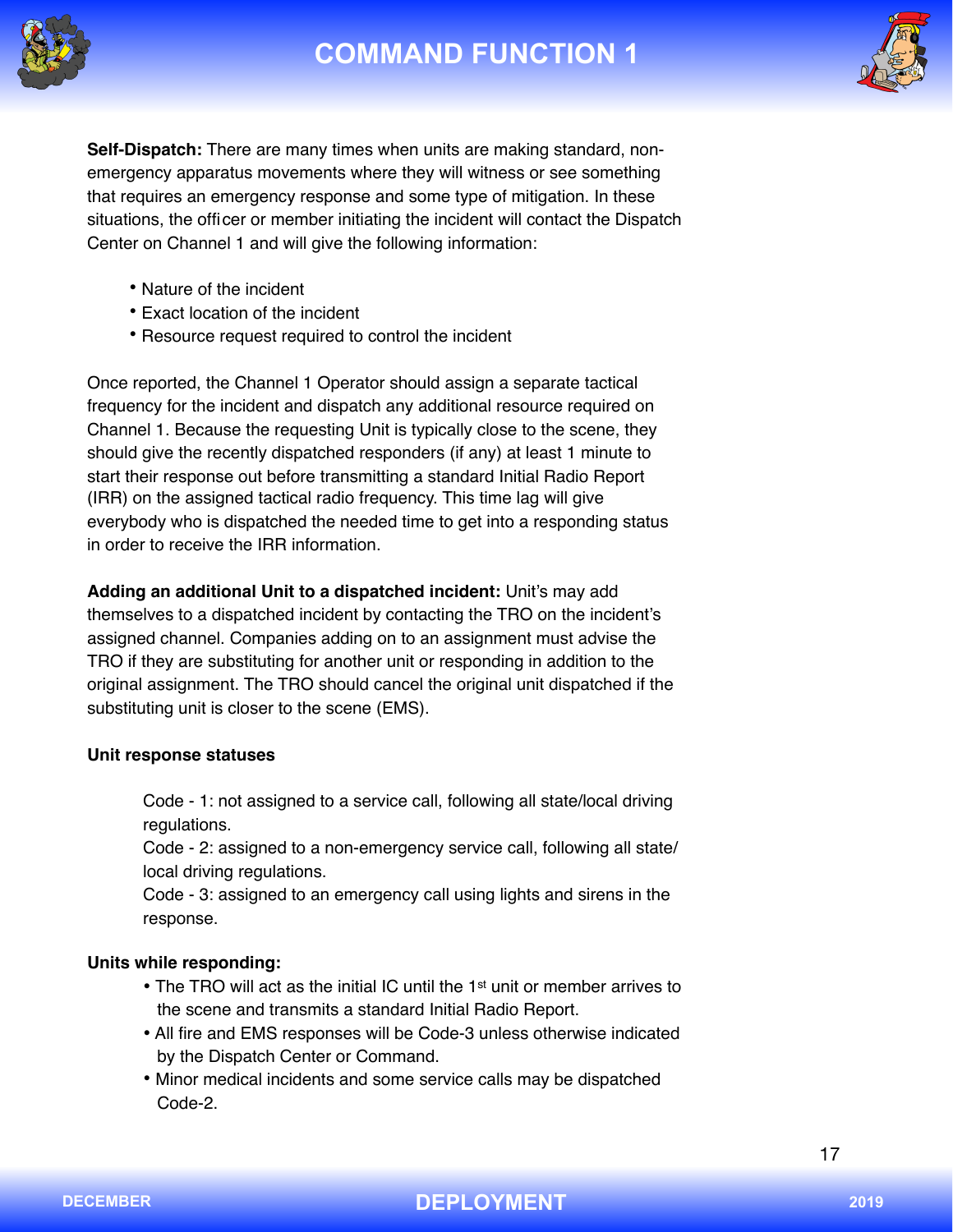



- Company Officer's may make the decision based on the dispatch information to respond Code-2 on a dispatched Code-3 incident. When this occurs, the Officer must advise his/her TRO of the status change on the assigned tactical channel.
- Similarly, if the Company Officer makes the decision to respond Code-3 on a dispatched Code-2 call, he/she must advise his/her TRO on the assigned tactical channel.
- While responding, companies may communicate with one another if radio traffic permits. Effective communications during this period can set the stage for effective action and improve the overall rescue and fire attack effort. Factors such as occupancy hazards, access, traffic conditions and response routes should be communicated when necessary.
- Company Officers should review tactical information on their MCT, map books and any pre-fire planning info available while enroute.
- Subsequent arriving units must monitor all radio traffic on the assigned channel to be fully informed of the situation based on the reports of the first arriving units.

**Additional Incident Information:** The TRO will relay any additional critical information gained from subsequent callers to responding units as soon as possible. Critical information and/or updates must be transmitted via radio on the assigned tactical frequency to all dispatched units.

Companies needing specific additional information shall send these requests through the TRO.

## **1.3 - Response and general scene safety**

## **A prompt, safe response shall be attained in the following standard manner:**

- All members must maintain the ability to respond quickly to dispatched incidents (always stay close to the truck).
- All personnel shall be mounted on board, properly attired for the call, and seated with seat belts securely fastened before the truck moves.
- All radios are set to the assigned channel.
- Station doors fully open.
- Follow all emergency response SOP's.
- Drive defensively and professionally at all times.
- Know where you are going.

18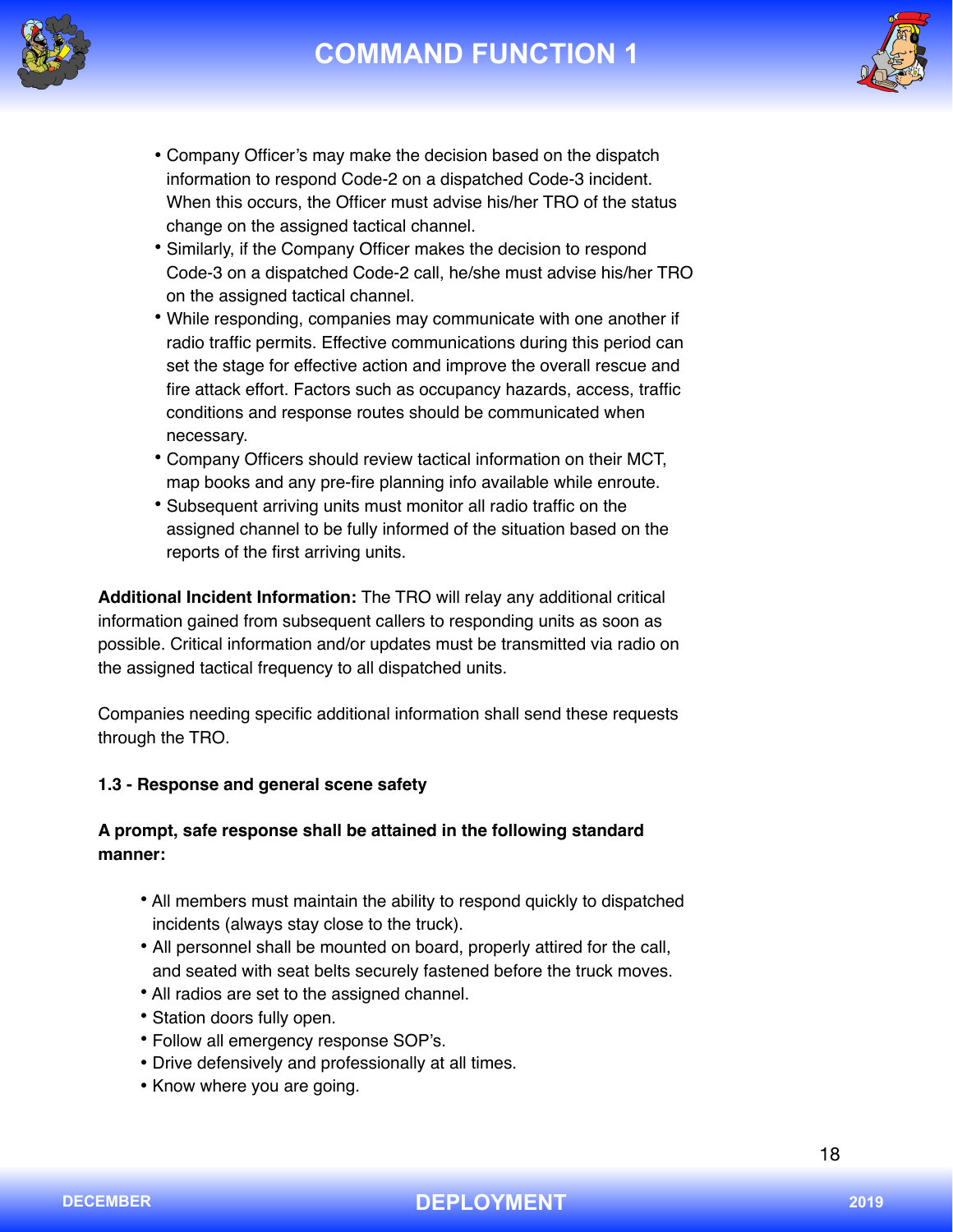



- Use warning devices to move around traffic and to request the right-ofway in a safe and predictable manner.
- All responding apparatus should have 2 members in the front seats of the apparatus whenever possible. The driver is responsible for operating the vehicle safely.
- The Co-driver is responsible for being a second set of eyes and ears anytime a unit is responding to or returning from a response.
- Driver and Co-drivers must be focused on intersection management any time their response vehicle enters into an intersection.
- The unique hazards of driving on or adjacent to the fire ground requires the Driver and Co-driver to use extreme caution and to be alert and prepared to react to the unexpected.
- Drivers must consider the dangers their moving vehicle poses to fire ground personnel and spectators who may be preoccupied and focused on the emergency scene, and may inadvertently step in front of or behind a moving vehicle.
- When stopped at the scene of an incident, vehicles should be placed to protect personnel who may be working in the street and warning lights shall be properly used to make approaching traffic aware of the incident.
- No personnel may exit a vehicle or piece of apparatus until it comes to a complete stop.
- Personnel dismounting the apparatus must look both ways and verify the outside surroundings before stepping off of the apparatus.
- When waiting for personnel to return to the truck before repositioning closer to the scene, the driver/operator shall keep the apparatus at a full stop at all times.
- At night, vehicle mounted floodlights and any other lighting available shall be properly used to illuminate the scene.
- All personnel working in or near traffic lanes shall wear high visibility vests.
- Drivers shall avoid backing whenever possible: Where backing is unavoidable, spotters shall be used.

## **1.3.1 - Emergency Response Driving Procedures**

The use of sirens and warning lights does not automatically give the right-ofway to the emergency vehicle. These devices simply request the right-of-way from other drivers, based on their awareness of the emergency vehicle presence. Emergency vehicle drivers must make every possible effort to make their presence and intended actions known to other drivers and must drive defensively to be prepared for the unexpected, inappropriate actions of others.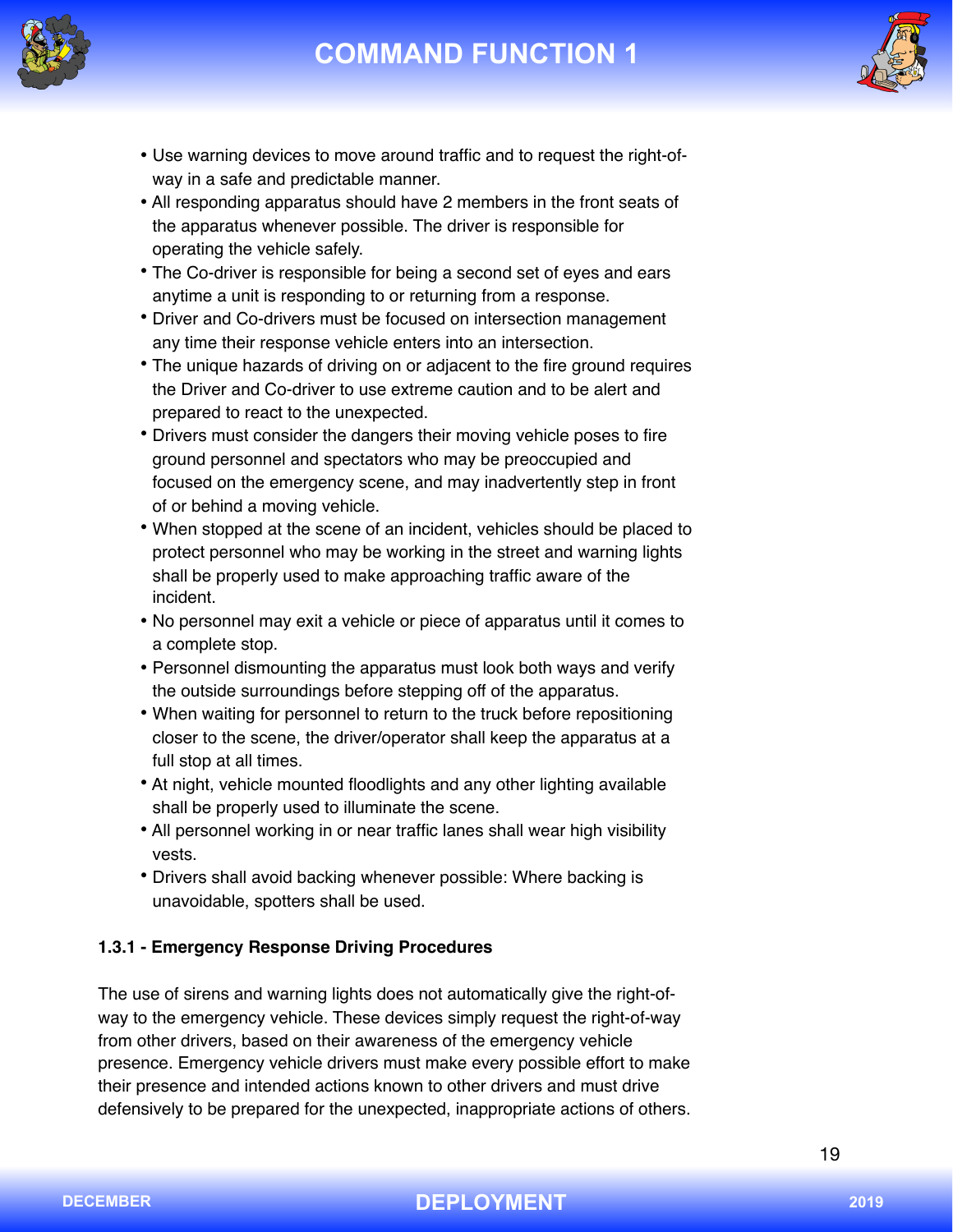



- All department employees are required to use seat belts at all times when operating a vehicle. Anyone riding as a passenger/attendant in a vehicle is also required to use seat belt at all times when in a moving vehicle.
- The Company Officer of the vehicle will confirm that all personnel and riders are on-board, properly attired, with seat belts on, before the vehicle is permitted to move.
- The Office-in-Charge (or driver in a single occupant vehicle) of the vehicle is responsible for the safety of all vehicle operations and managing compliance of this procedure.
- Fire Department vehicles are authorized to exceed posted speed limits only when responding Code-3 under favorable conditions. This applies only with light traffic, good roads, good visibility and dry pavement. Under these conditions a maximum of 10 mph over the posted speed limit is authorized.
- Under less than favorable conditions, the posted speed limit is the absolute maximum permissible.
- When emergency vehicles must travel in center or oncoming traffic lanes, the maximum permissible speed shall be 20 mph.
- Intersections present the greatest potential danger to emergency vehicles. When approaching and crossing an intersection with the rightof-way, drivers shall not exceed the posted speed limit.
- When emergency vehicles must use center or oncoming traffic lanes to approach controlled intersections, (traffic light or stop sign) they must come to a **complete stop** before proceeding through the intersection, including occasions when the emergency vehicle has green traffic lights.
- When approaching a negative right-of-way intersection (red light, stop sign) the vehicle shall come to a **complete stop** and may proceed only when the driver can account for all oncoming traffic in all lanes yielding the right-of-way.
- Units responding to calls using a freeway for access only, will precede Code-2 while on the freeway unless otherwise ordered by command or Dispatch Center.
- For incidents that are located directly on a freeway, company officers must use their best judgment on the proper response (Code 2 or 3) based on the critical factors present.

Code-3 response is authorized only in conjunction with emergency incidents. Unnecessary emergency response shall be avoided. In order to avoid any unnecessary emergency response, the following rules shall apply: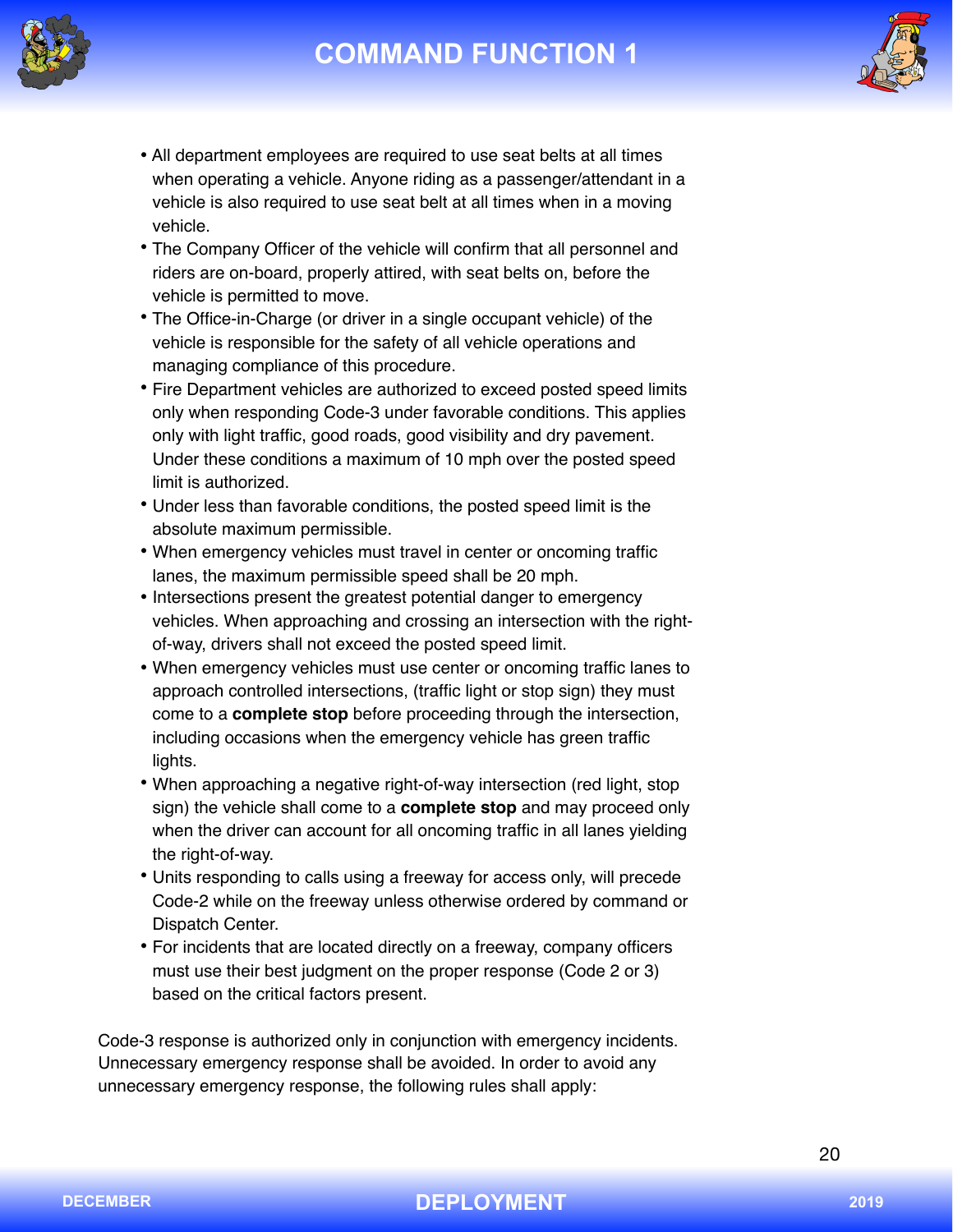



- When the first unit reports on the scene with "nothing showing" or an equivalent report, any additional units shall continue into the scene using a Code-2 response.
- The first arriving unit will advise additional units to respond Code-2 whenever appropriate (EMS runs after the pt(s). has been triaged and downgraded).

## **1.4 - Establishing Command (Function #2)**

Command shall be formally declared on all incidents where two (2) or more Units are dispatched. The first Unit or member to arrive to the scene of a multiunit dispatched incident should assume command of the incident by transmitting a standard IRR (there are a few exceptions to this procedure that will be covered in Function #2).

Once Command has been established, all routine communication between the Dispatch Center and the incident will be directed through Command.

### **1.5 - Calling for additional resources**

The IC is the person that has to match (and manage) the work that must take place at the incident scene to the people and equipment that will be doing the work. Matching these two constants (tasks and workers) requires that the IC have a good grasp of the available area personnel, equipment, apparatus and the systems used to activate and manage those resources.

The IC will need to connect the profile of the incident to the profile of the local deployment process by quickly answering a set of closely connected questions that create a basic response profile for the incident:

- What resources are on the scene?
- When will the responding resources arrive on the scene?
- How much work can the responders on the initial assignment do and for how long?
- How much work is there beyond the capability of the initial assignment?
- How many geographic/functional points need resources assigned to them to cover the incident and get ahead of the power curve?
- What is the profile of the additional resources that will be required?
- What type of command support do I need to manage the dispatched resource?

21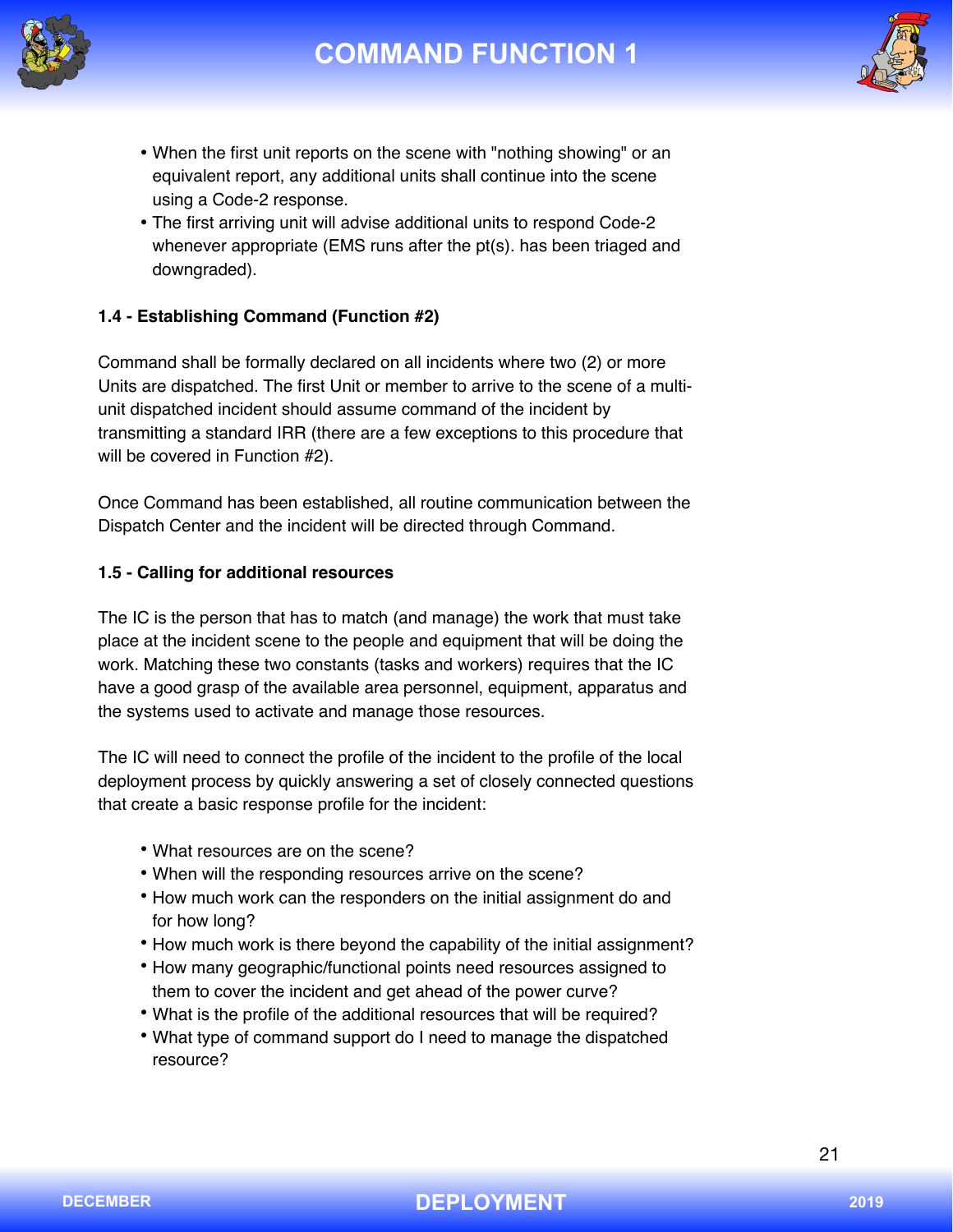



The IC must automatically, instinctively, and quickly develop and compare these two profiles (**event vs. response**) and then call for the additional resources that will be required to bring the response model up to effectively engage and (hopefully) overpower the problem the event is creating.

Alarm upgrades and addition structural fire alarms/boxes, Hazardous Materials request, and EMS manpower requests should be dispatched using predetermined dispatch packages. These standard dispatch packages should also include the command support required to manage the different amounts and types of resource responding.

### **1.6 - Staging Procedures**

The IC is the resource allocator for the incident and is responsible for managing all assigned resources work cycles on the strategic level.

Level 1 and 2 Staging procedures place resources into positions where the IC can assign them based on his or her incident action plan. When the IC identifies a task that needs to be done, they choose the proper resource, confirm their availability, and then order them into action. Managing incident operations in this fashion is how we coordinate and incorporate all of the efforts of multiple units into a single, cohesive operation. If you don't have and follow SOP driven staging procedures, you can't apply IMS to the incident scene.

Staging creates a resource delivery method that allows the IC to deploy resources according to his/her IAP and provides a system that allows the IC to manage accountability on the strategic level. If companies do not stage when they get to the scene they will not be assigned according to the IC's plan.

Units that disregard staging procedures and "auto-assign" themselves (freelance) in a Hazard Zone do nothing but make the scene unsafe for everybody else who followed the staging procedures. Therefore, officers or members who disregard the staging procedures will be dealt with in a corrective, progressive and lawful manner.

## **1.6.1 - Level 1 Staging**

Effective utilization of the Level 1 Staging procedures:

• Prevent excessive apparatus congestion at the scene.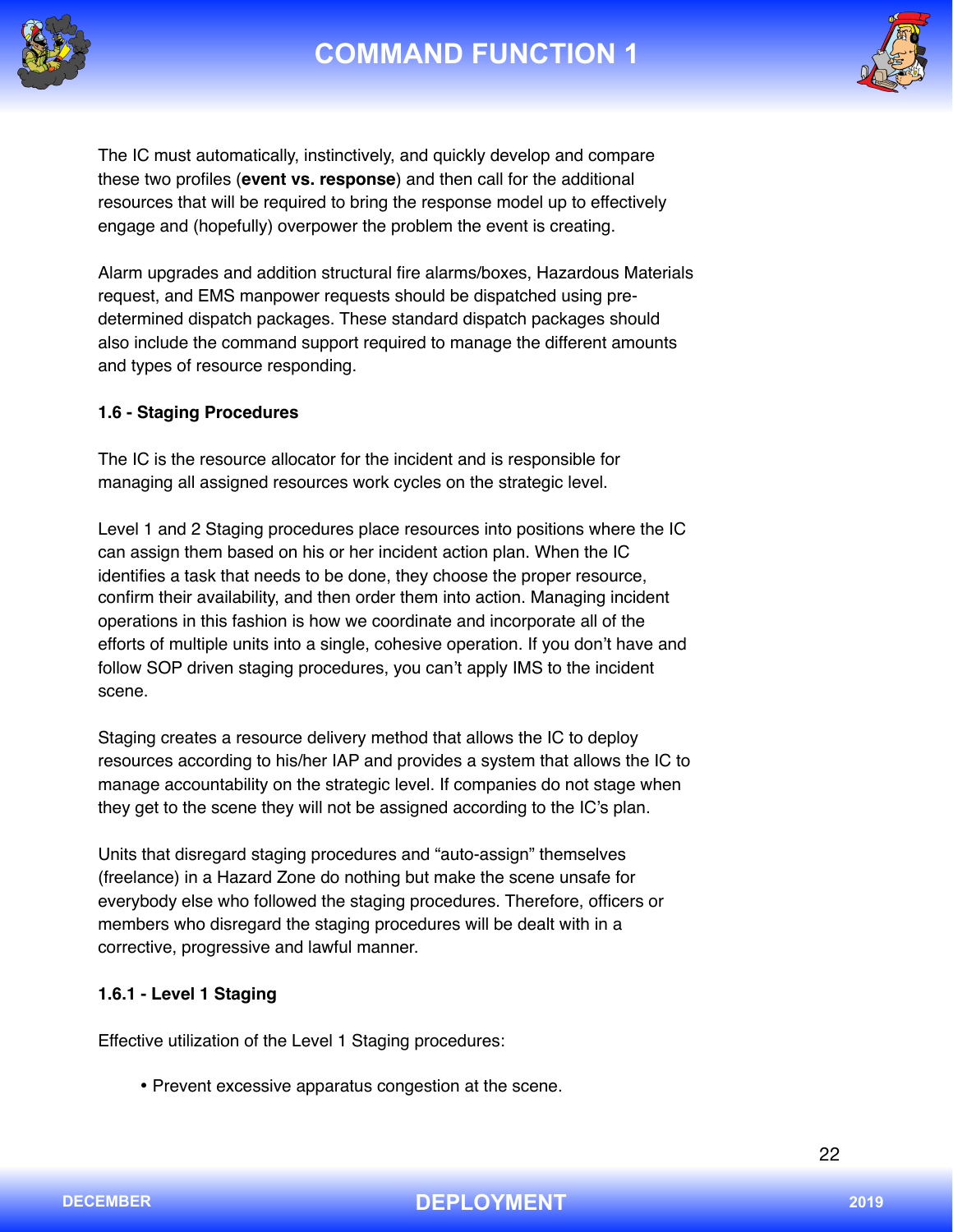





• Allows time for the IC to evaluate conditions prior to assigning companies.

• Places apparatus in uncommitted locations close to the immediate scene to facilitate a more effective assignment by Command.

- Reduces radio traffic during the critical initial stages of the incident.
- Facilitates fireground accountability

• Allows Command to formulate and implement an IAP without undue confusion and pressure.

**Level 1 Staging procedures are in effect for all units dispatched on the 1st alarm assignment.** 

**Level 1 Staging procedures are automatically activated when the initial arriving unit clears the Dispatch Center to give their Initial Radio Report and assumes command.** 

This action causes all later arriving resources to Level 1 stage in an uncommitted position one block from the scene and announces that they are Level 1 staged at the scene over the tactical radio channel.

For engine companies this means that they don't pass their last water source (in an area with hydrants). Ladder/Truck companies don't pass their last access point into the incident site. All Level 1 Staged units must wait for an assignment from the IC before proceeding out of their Level 1 Staging location.

- Applies to all initial responders on the 1<sup>st</sup> Alarm
- 1st Unit & BC respond directly to the scene
- Immediately goes into effect with Initial Radio Report from IC #1
- All subsequent arriving until stage 1 block away in their direction of travel while not passing their last tactical objective
- Each unit Level 1 Staging will simply state their unit is Level 1 staged "E-1 is Level 1"

There will be occasions where a Mobile IC has placed themselves inside the Hazard Zone and they are unaware of a significant critical factor that needs to be addressed. Company officers can make a conscious, deliberate decision to address a critical, tactical need that they see while driving their response vehicle or while Level 1 staged in these circumstances. \*It is important to note that these situations are rare and generally involve some type of severe life safety issue. At no time however, will a unit auto assign themselves into the hazard area without notifying the IC of their actions. That is defined as freelancing and it is absolutely prohibited.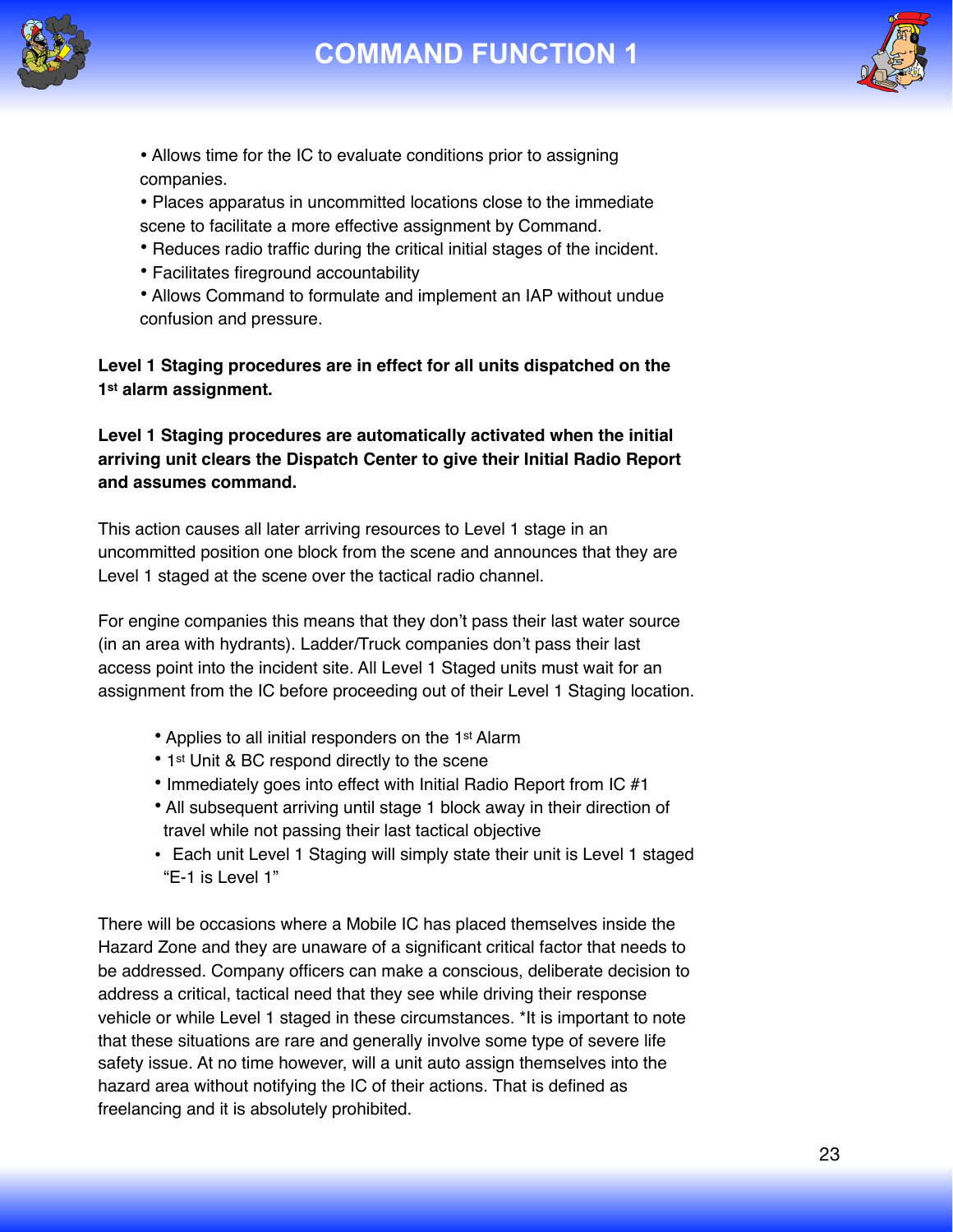



### **1.6.2 - Level 2 Staging**

Level 2 Staging procedures are used for greater alarm assignments. Level 2 Staging is defined as: a centralized staging location, adjacent to the incident scene where later arriving resources will assemble. Level 2 Staging should be close enough to the incident scene to provide timely access but is located in an area that is out of the way and not exposed to the incident's hazards.

Dispatched greater Alarm/Box Units should be dispatched to a Level 2 Staging location on a different radio frequency from the Hazard Zone frequency. This frees up available airtime on the tactical radio channel. It also allows the IC to focus on the units that are assigned to the Hazard Zone, helping to eliminate radio distractions from later arriving resources that are not yet part of the Hazard Zone IAP.

When requesting addition alarms/boxes, the IC should designate a Level 2 Staging location and put companies responding to Level 2 on a separate radio frequency.

- The Dispatch Center will notify additional units dispatched to the incident that Level 2 Staging is in effect and the location of the Level 2 Staging area.
- The Dispatch Center will notify greater alarm Units of the tactical frequency of Level 2 Staging
- Units dispatched to the Level 2 Staging area will report in person to the Level 2 Staging Manager. The most preferable method of communication in the Level 2 Staging is face-to-face.

Command may designate a Level 2 Staging Manager who will be responsible for the activities outlined in this procedure. In the absence of such an assignment, the first fire department officer to arrive at the staging area will automatically become the Level 2 Staging Manager and should notify Command upon their arrival to the Level 2 Staging area. The arrival notification should first be made to Command on the assigned Level 2 Staging channel. Level 2 Staging responsibilities can be transferred to a later arriving chief, or staff officer if needed.

If the first arriving unit to the Level 2 Staging location is an Engine company, the engine company officer has the following options for their crew: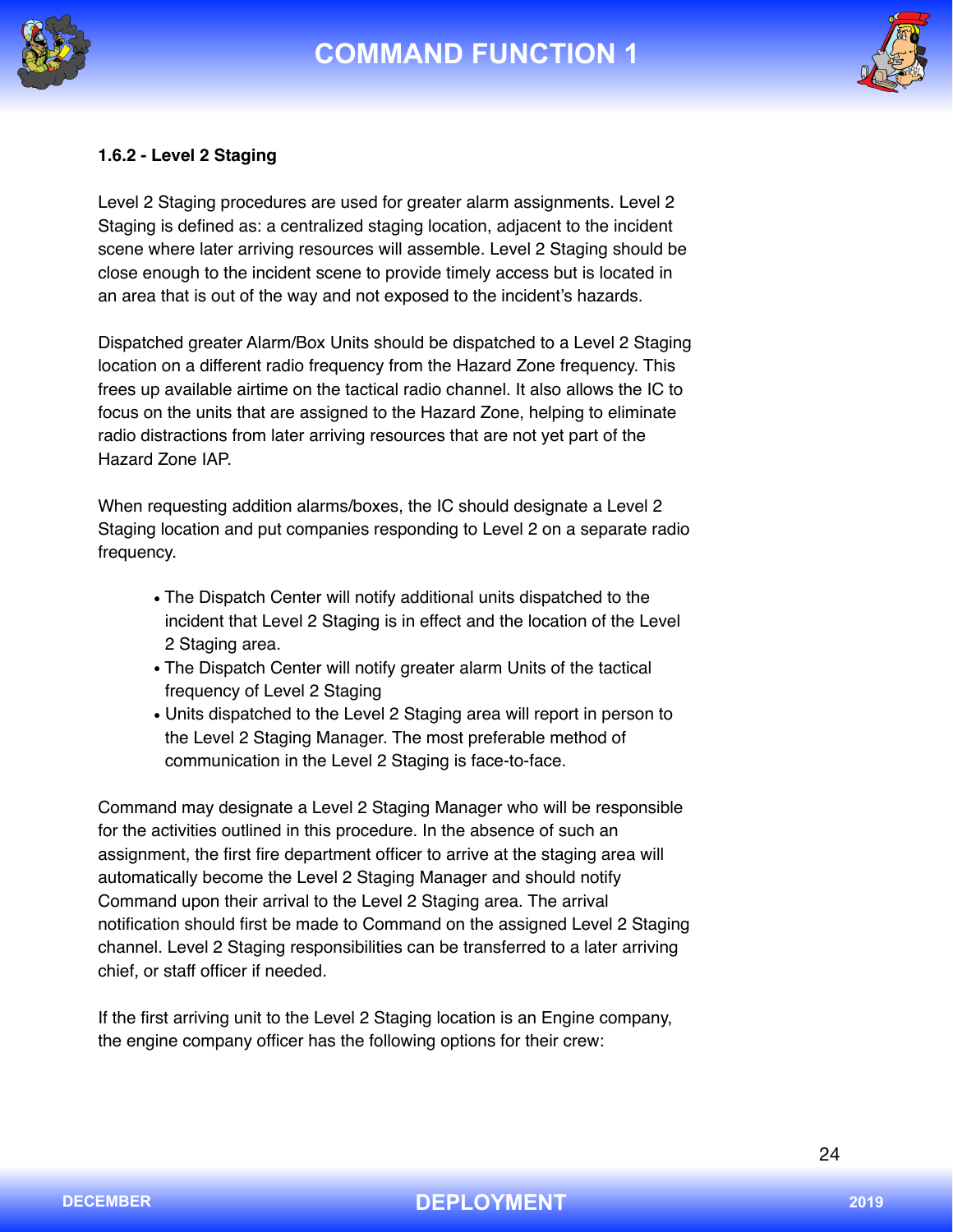



- They can assist the Company Officer with Level 2 Staging operations until relieved.
- Assigned them as manpower to another company in Level 2 Staging.
- The crew can be moved up to form a minimum of a 2-person company and they can be assigned into the Hazard Zone as a unit.

Once Level 2 Staging is implemented, all communications involving staging will be between Staging and Command (or the Operations Section Chief if established).

The Level 2 Staging Manager will perform the following duties.

- Notify the IC (or Ops Section Chief) upon their arrival at the staging area on the assigned Level 2 Staging channel.
- Verify the companies available at the staging location
- Determine from the CP the minimum complement of units to be maintained in the Level 2 Staging area
- Contact the CP for additional resources when the number of companies in the staging area falls below the established minimum
- Maintain a current list of available companies in the staging area
- Organize the apparatus so it can be easily deployed out of the staging area if necessary
- Maintain a list of companies that have been deployed to the incident site and their initial assignments from the Level 2 Staging area
- Relay the assignment of units from the CP using face-to-face to the staged companies when possible
- Relay to companies the following information when they are assigned out of Level 2 Staging
	- 1. Any tasks, the location and the objectives assigned to the unit
	- 2. The area where to report to, or the Division Supervisor to whom they are to report to
	- 3. The tactical channel on which they are to operate on

Once dispatched, all greater Alarm companies responding to a Level 2 Staging location should stay off the air unless contacted by the Dispatch Center, the Level 2 Staging Manager, or Command. Once arriving to Level 2 Staging, the Company Officer of the Unit should report in person to the Level 2 Staging Manager. The crew should then standby with their unit, with the crew intact, with apparatus warning lights turned off until they are assigned to incident site duties, or released from the scene.

When assigned, companies leaving staging should communicate directly with Command or their assigned S/D Supervisor for further instructions (if needed).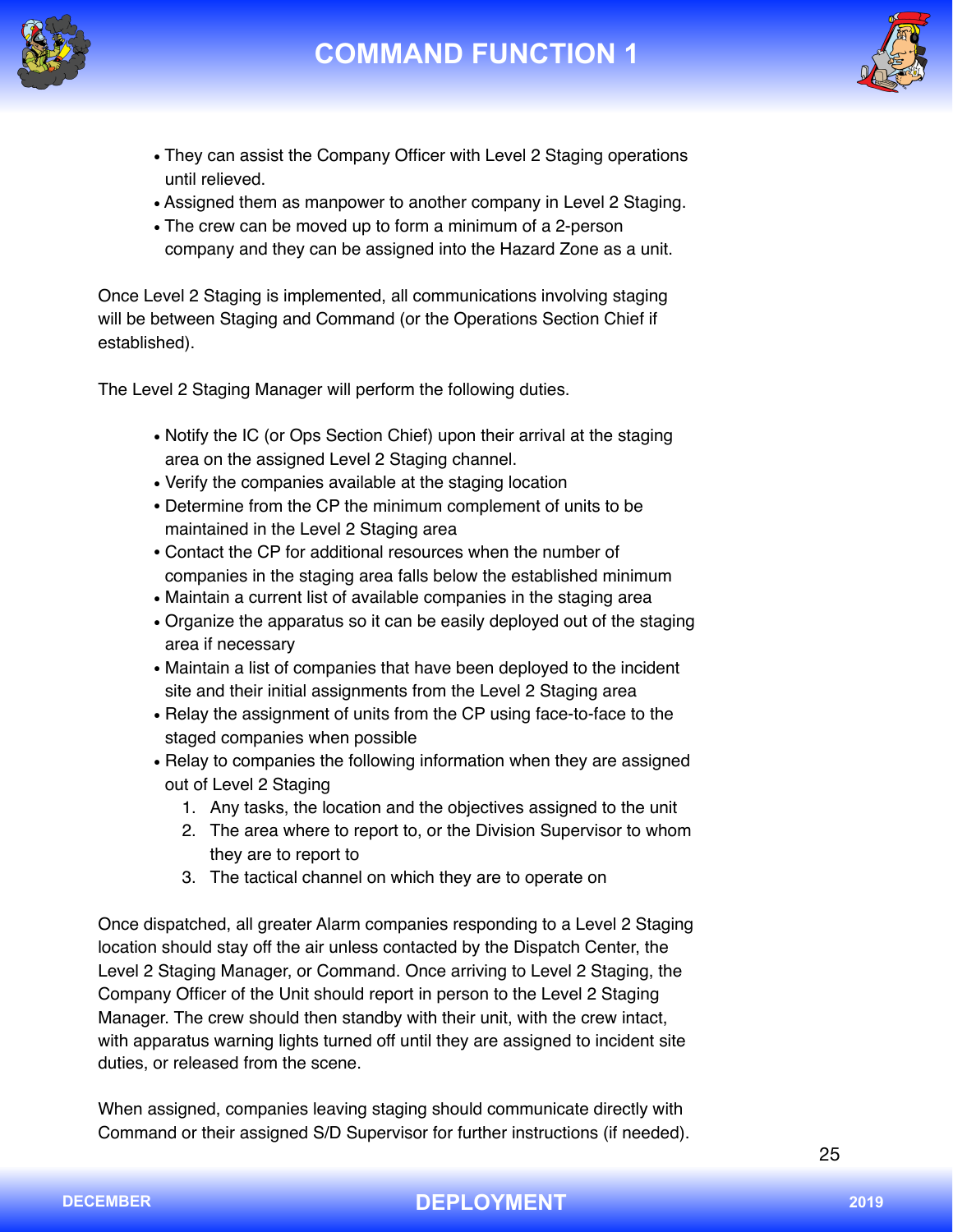





There will be incidents where the IC will need to quickly assign response chiefs Hazard Zone management roles. In these circumstances, the IC will need to make a determination when calling for additional resources on whether the response chiefs on greater alarms should Level 1 or Level 2 stage.

The arrival of Staff Officers (no IDLH work) can enhance the Command organization and incident management. These later arriving officers should assume or transfer Level 2 Staging Manager duties from any Company Officers who are filling the role. This will allow them to be available to be assigned into a Hazard Zone with their unit.

Because there are so few Ladder/Truck companies in the response system, when they arrive in Level 2 Staging first, they should assume Level 2 Staging and start performing the roles of the Level 2 Staging Manager. Once the first Engine Company or staff chief has arrived to the Level 2 Staging location, they should transfer Level 2 Staging duties from the Ladder/Truck so they can be assigned to the incident site.

Vehicle parking at the incident site can be very limited. Un-needed, subsequent arriving apparatus should be left out of the way in the Level 2 Staging area. Many times, companies will need to manually transport all of the needed tools and equipment to the Hazard Zone when they are assigned out of Level 2 Staging.

IC's must maintain an awareness of in transit times when these types of assignments are made. Long in transit times from a Level 2 Staging area should be concluded with the company notifying the IC or Division Supervisor that they have arrived at their assigned work location.

Staff Officers should also leave their vehicles in the Level 2 Staging in a manner that does not block access if their vehicle is not needed at the scene.

Apparatus in the Level 2 Staging area should be arranged in manner that allows for easy access in and out of the staging area. Apparatus not needed at the scene site, which is left in the Level 2 Staging location, should be positioned/parked in a manner that does not congest or compromise access in or out of the Level 2 Staging area.

### **1.7 - IC assigning Units into a Hazard Zone**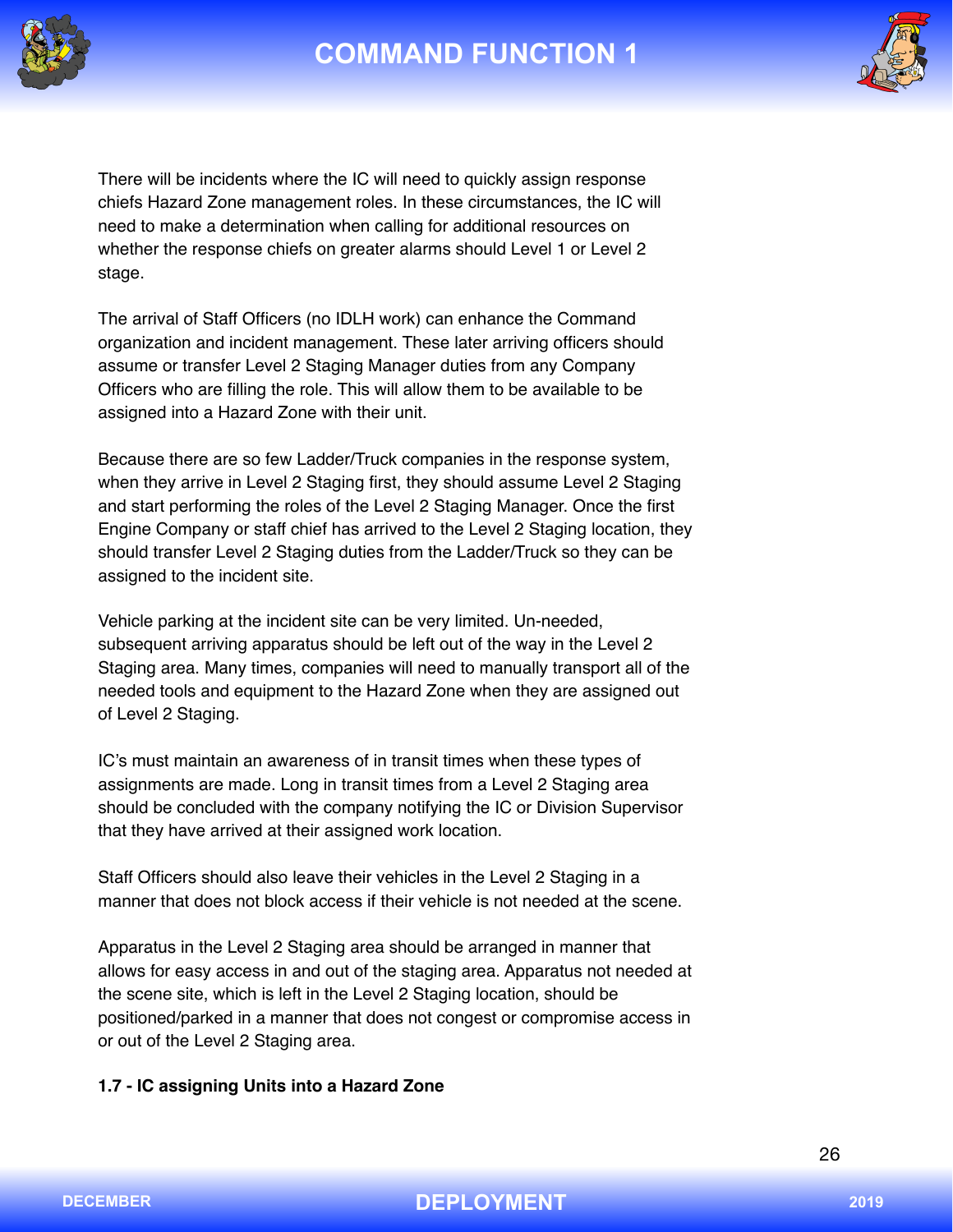



Incident operations are conducted around the completion of the tactical priorities. Incident communications should mirror this simple concept. When the IC assigns companies based on a well thought out IAP, everything seems to naturally fall into place and companies will base their progress reports on the original orders the IC gave them. This keeps the operation focused on what we showed up to do – making sure everyone is out and okay, elimination of the incident problem, and reducing the harm/damage/loss to the customer's property.

IC's will need to use the following structure when assigning any unit into the Hazard Zone:

- Tasks
- The Location of those tasks
- The Objectives of the tasks

One of the IC's major objectives is to control both the position/location and function of all resource assigned to the Hazard Zone. Being very specific about the location and the objectives of the tasks that need to be performed goes a long way in helping the IC (and the rest of the team) know where everybody is and what they are doing. Much more on assigning units in Command Function #5 – Communications.

### **1.8 - Hazard Zone Accountability**

Each level of the incident organization has its own accountability responsibility. No organizational level can do the accountability responsibilities for another level.

## **1.8.1 - Company/Task level accountability responsibilities**

Companies working on the task level have the greatest stake in the accountability system because they operate inside the Hazard Zone. No Hazard Zone management system can outperform unsafe behaviors on the task level.

Task level responsibilities include:

- Following all staging procedures
- Being properly assigned into the Hazard Zone
- Properly using the passport accountability system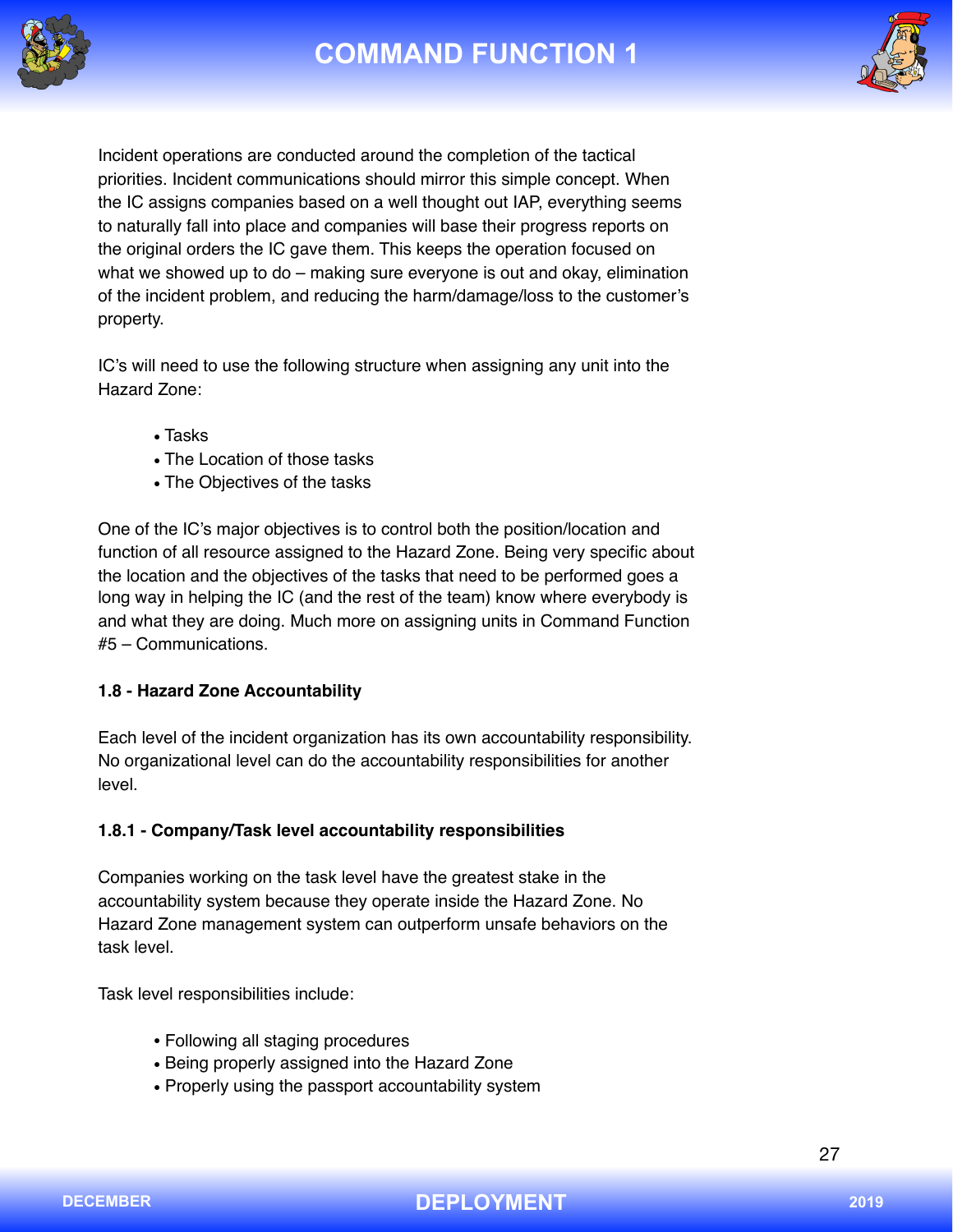





- Staying together as a company
- All members inside are attached to a hoseline
- Always maintaining an adequate air supply to safely exit the Hazard Zone
- Maximum depth into a structure 175-200 feet based on air supply
- No freelancing

#### **The following rules will be adhered to at all times on the task level:**

The minimum number of personnel assigned to a crew or a team operating in a Hazard Zone shall be two firefighters with a least one portable radio.

Crews or teams always go in and come out together.

All personnel shall be in contact with their Company Officer by either:

- Voice (radio)
- Vision (TIC),
- Touch (hoseline)

Company Officers shall give an accountability report upon exiting the Hazard Zone to either the IC or their assigned S/D Supervisor.

Any member whose job assignment is to operate outside of the hazard area is NOT to enter the hazard area without the express permission of the member's company officer, S/D Supervisor or the IC.

NO member shall operate in the Hazard Zone alone.

#### **1.8.2 - Tactical level accountability responsibilities**

Whenever two (2) or more units are assigned to one geographical area, a tactical level boss, or Division Supervisor, should be designated to the area before a 3<sup>rd</sup> unit is assigned to the same geographic area. This supervision should be upgraded with a command level officer (or Safety Officer) to manage the entry point.

The Hazard Zone tactical level of the incident organization is managed by S/D Supervisors. When the IC assigns companies to an operational area, the Office-in-Charge of that area is responsible for managing the companies assigned to the area.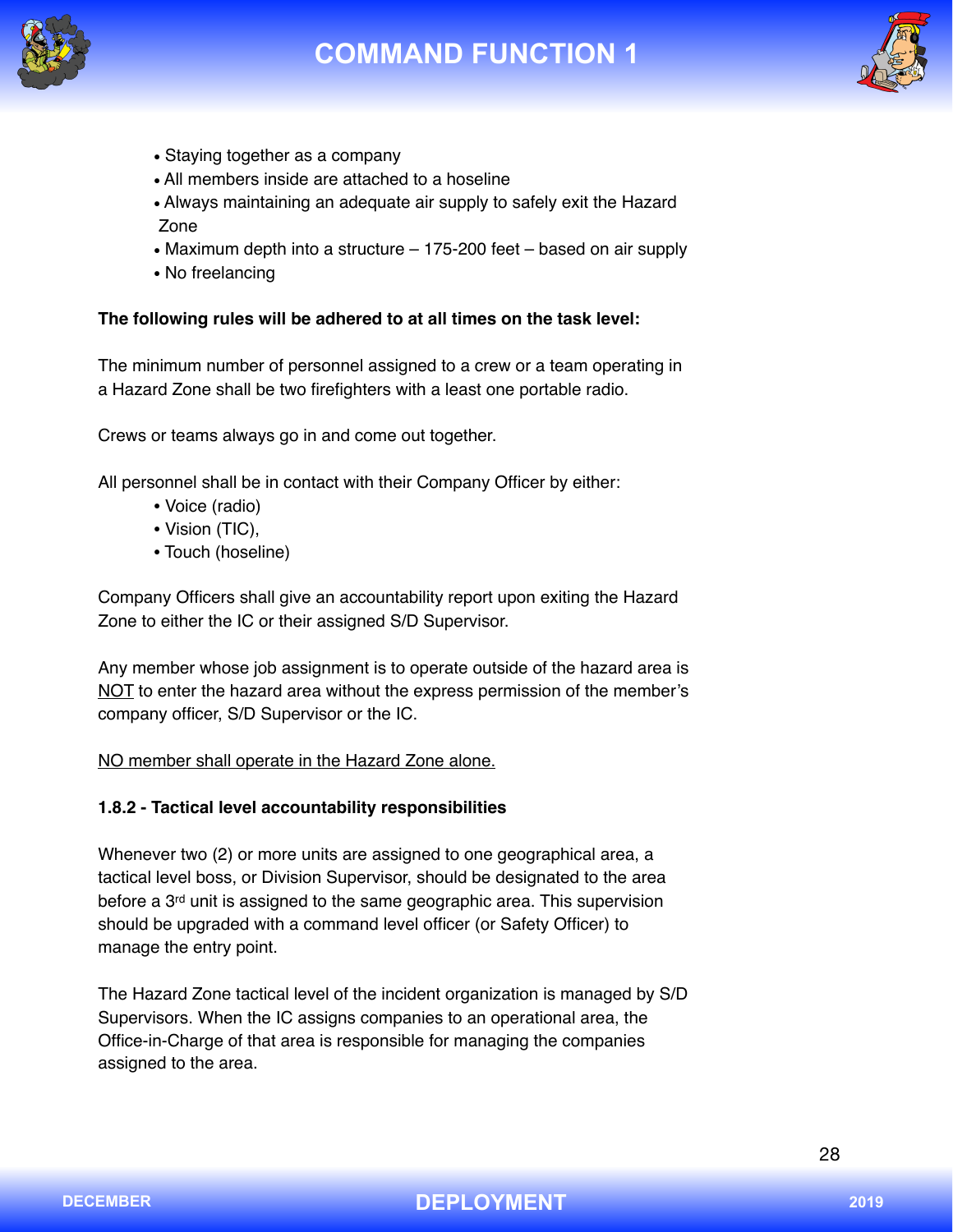



In many cases, the initial tactical level responsibility may be assigned to the first Company Officer assigned to the area. As the number of work cycles, the span of control and or the risk increases, a command level officer should be used to replace the initial Company Officer.

Here is the list of the responsibilities for a Chief Officer assigned as a S/D boss:

- S/D Plan matches IC Plan
- Risk Management in the S/D
- Complete Tactical Priorities in the S/D
- Positions always match conditions in the S/D
- Implement and manage the S/D IAP
- Coordinate w/ other S/D's when needed
- Manage the Passport Accountability System
- Assist with S/D Air Management
- Manages Work-Rest Cycles
- Manages On-Deck crews
- Manages Recycle & Rehab

Much more on the tactical level accountability/management responsibilities in Command Function #6 - Organization.

## **1.8.3 - Strategic level accountability responsibilities**

The IC manages strategic level accountability by strict command & control; deploying resources to specific tasks, locations and objectives; maintaining the whereabouts of all resources in the Hazard Zone; maintaining an accurate tactical worksheet and ensuring that frequent CAN and situational awareness reports are delivered from the key tactical areas of the operation.

The key to strategic level accountability for escalated incident operations is to build an effective incident organization. It is the IC's responsibility to account for all resources until delegated to tactical level supervisors. The IC does this by assigning S/D responsibilities to Chief Officers. Chief Officers physically position themselves at the entry point in their assigned area in order to manage their assigned piece of the incident operation. This places strong supervision, management and leadership in forward positions where the hazard s are present. Organizing in this fashion greatly enhances firefighter safety and is one the most significant tool an IC can use to increase his/her strategic level capability, especially for escalating incident operations.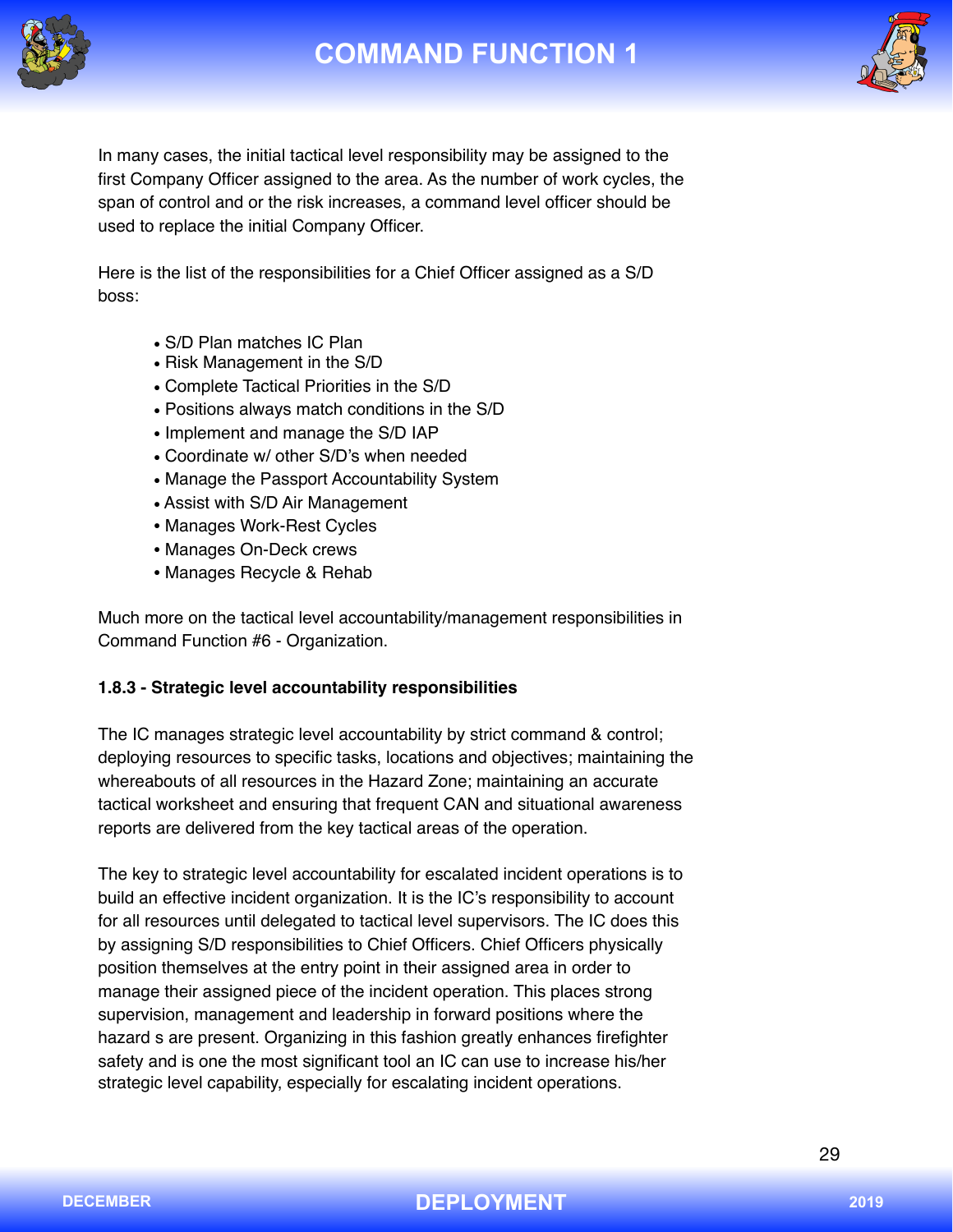



**1.8.4 - Tactical worksheets:** The best way to remember something is to write it down. This is particularly true when you are managing something as dynamic and dangerous as a fire. The strategically placed IC (working out of command post) has a continual deployment-management challenge to somehow keep track of what is happening. As more responders show up, go to work, and the incident starts to "move fast and spread out," these dynamic conditions can quickly exceed the IC's mental capability to maintain a current awareness of "who's where, doing what."

A major deployment-management function involves the IC performing the onscene "bookkeeping" activities required to keep track of all the responders assigned to the incident and their ongoing operational status. The system also must account for the work in progress, the work still to be completed, and everyone's safety. A tactical work sheet is the best, basic form that the IC typically uses to record resource details and work activities.

### **1.8.5 - PAR's and Roll-Calls**

**PAR:** A Personnel Accountability Report (PAR) involves a roll call and confirmation that all personnel assigned to a crew, or multiple crews assigned to one (1) geographic area of the Hazard Zone working under the supervision of one (1) tactical boss, are accounted for and have an adequate air supply to safely exit the Hazard Zone.

PAR Reports should be conducted face-to-face whenever possible. When A S/D Supervisor is in place, the S/D Supervisor will deliver the Division's Par Report to the IC. Without a S/D Supervisor in place, the Company Officer will delivery the PAR Report directly to the IC.

**Roll-Calls:** A Roll Call is an accountability report from all Company Officers of an individual crew assigned to the Hazard Zone, or S/D Supervisors reporting on all personnel working in a specific geographic area of the Hazard Zone at one specified area in the incident.

When the IC makes a general announcement to all units on the fireground to initiate a roll call, all individuals, units, and/or S/D's shall.

- Notify their Company Officer of their condition and location.
- Notify the Supervisor of their assigned S/D of their condition and location.
- S/D Supervisors shall be responsible for the count and location of all personnel assigned under their command who are located in the Hazard Zone.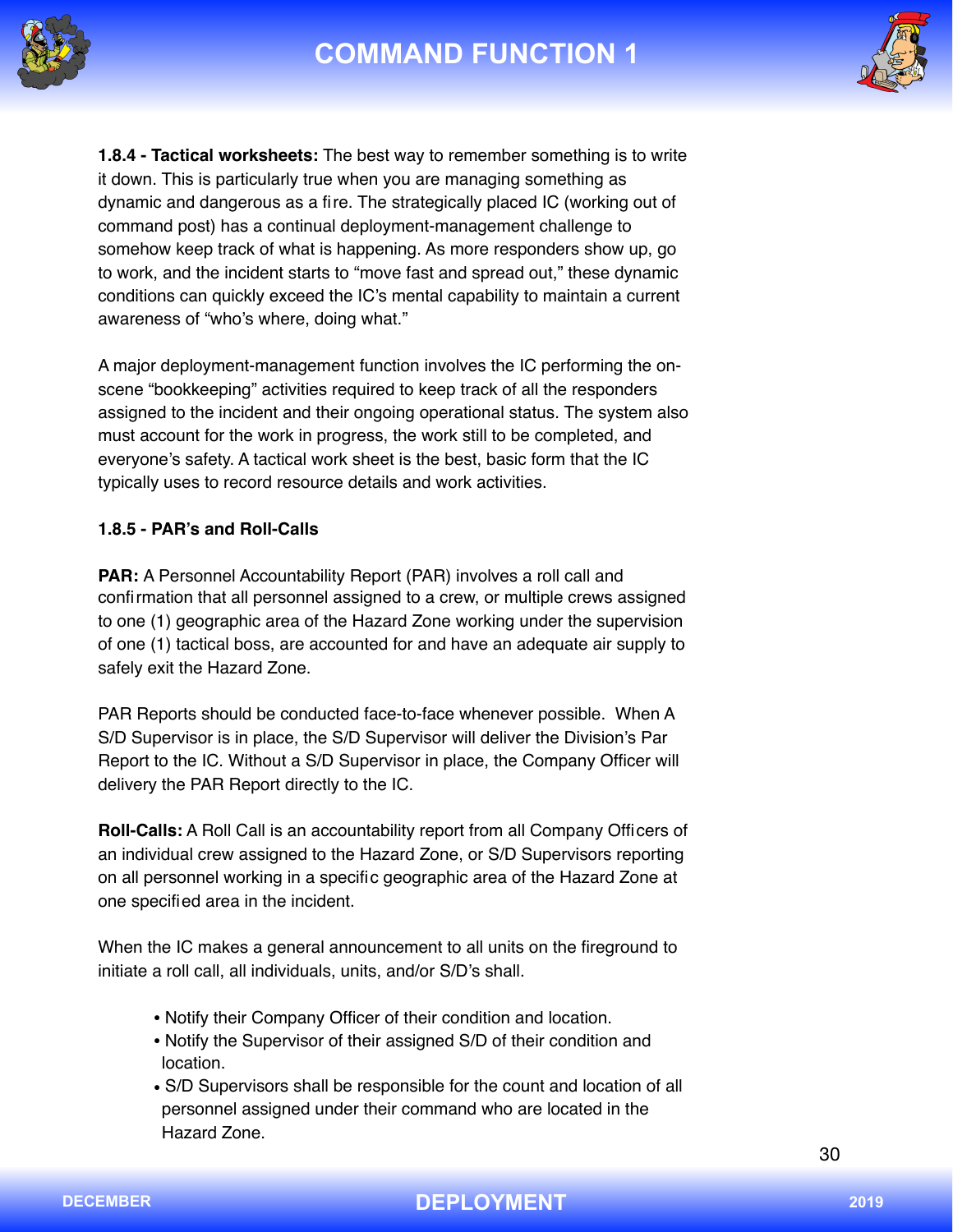



• After all companies or S/D have been accounted for, the IC shall transmit a PAR to the Dispatch Center for the entire incident.

The IC must drive the roll call to avoid multiple units contacting him/her first. Unless a Unit DOES NOT have a PAR, they should maintain radio silence until contacted by the IC to report their PAR.

A formal roll call should be conducted for the following circumstance:

• Changing from an offensive to a defensive operation

Other situations that may require a roll call include:

- Missing or unaccounted for members.
- Sudden, unexpected events in the Hazard Zone.
- A Mayday (depending on the circumstances).
- Anytime the IC feels it is necessary.

### **1.8.6 - Passport Accountability System**

When properly used, the passport accountability system will increase firefighter safety and provide the Initial Accountability Officer and S/D Supervisors with a means to track the location and function of all firefighters working in a Hazard Zone.

### **Accountability Hardware**

Accountability equipment for each piece of apparatus shall consist of:

- Passport (including members name tags)
- Helmet ID stickers
- Hose ID tags (1 permanently marked with the company  $ID 1$  blank)
- Grease pencils
- Passport pouch (with extra helmet ID's)
- All response chiefs carry a S/D management board in their RIC bag

Passports are colored tags, which measure approximately 3 by 4 inches that are permanently marked with the company identification. Name tags of the crew members assigned to each apparatus are affixed to the passport, which is placed in the passport pouch.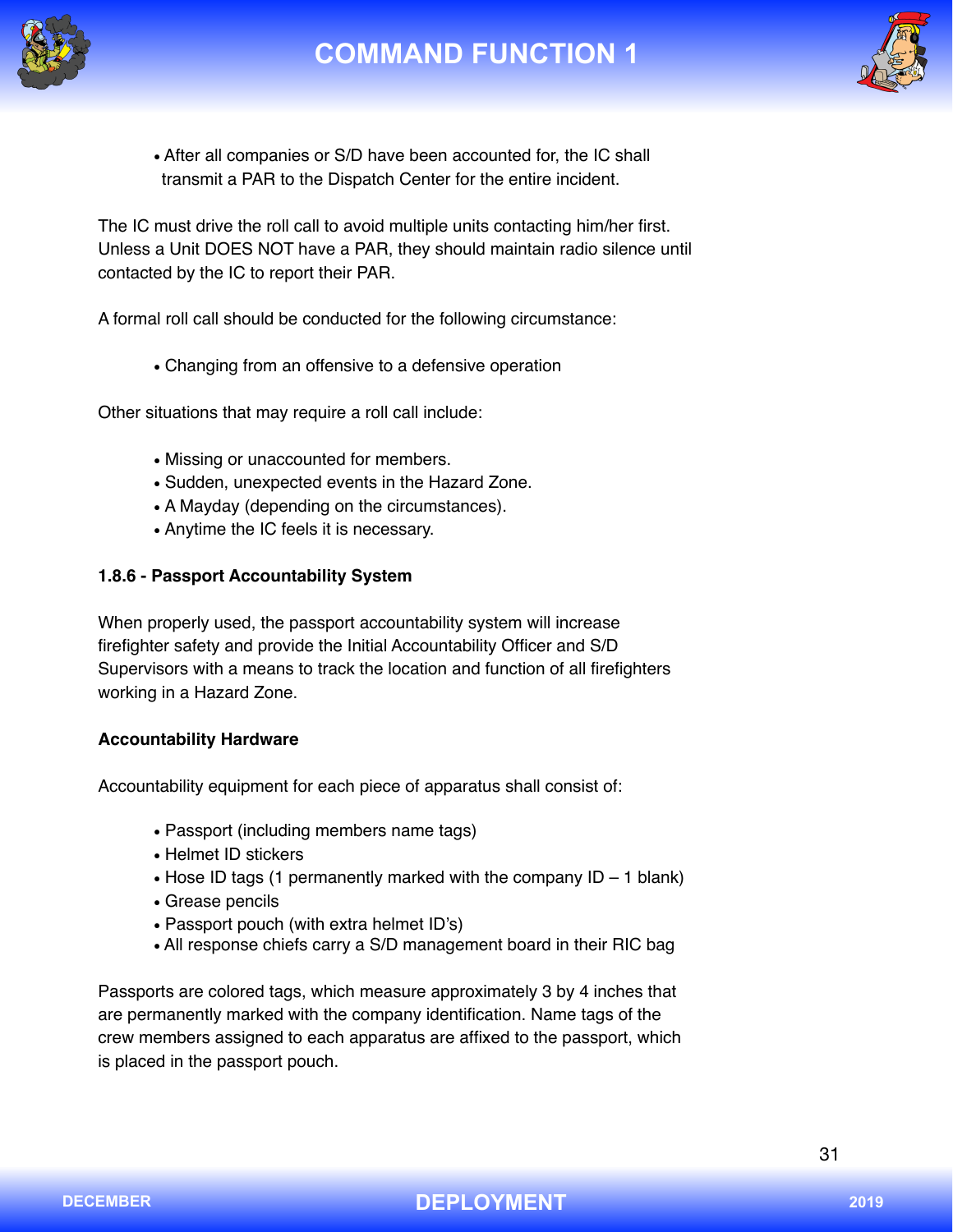



Each individual in a riding position is issued individual nametags. One nametag for each member presently assigned to the company is required to be placed on the passport. Extra individual nametags should be kept on the underside of the member's helmet.

All helmets shall always reflect the proper ID of the company the member is presently assigned to. All personnel are required to keep their helmet IDs accurate. Extra helmet ID stickers should be kept with the passport in the passport pouch.

### **Passport Application and Use**

Each Company Officer will be responsible for ensuring that the passport and MCT roster reflects only the members presently assigned to the company. Passports shall reflect only those crewmembers who are about to enter the Hot Zone. When entering the Hot Zone with a partial crew, such as when an engineer remains at the engine to pump lines, the Company Officer must remove the nametags of those members not entering the Hot Zone. The nametags of these members may be returned to the member, placed on the Company Officer's helmet Velcro strip or placed in his/her coat pocket.

Implementation of the passport system will occur at any incident that requires the use of an SCBA. The use of the accountability system will commence as the first unit arrives on the scene. The first arriving company will give an IRR and assume command. In the follow up report, their accountability unit identification and geographic location will be announced, "E-1 will be the Alpha side accountability location".

As staged units are assigned, Command will give assignments, which will include their respective accountability unit identification and geographic location. Each crew/unit will deliver their passport to the engineer of the accountability engine where they deployed a handline from the accountability engine.

When the engineer charges the stretched hoseline with water, their unit's passport, passport pouch, and hoseline ID tag are placed on the discharge gate at the pump panel (or accountability board located nearby the Engineer). The passports on the discharge gates identifies crews and crew members on each hoseline and makes the pump panel the initial accountability location for that geographic area.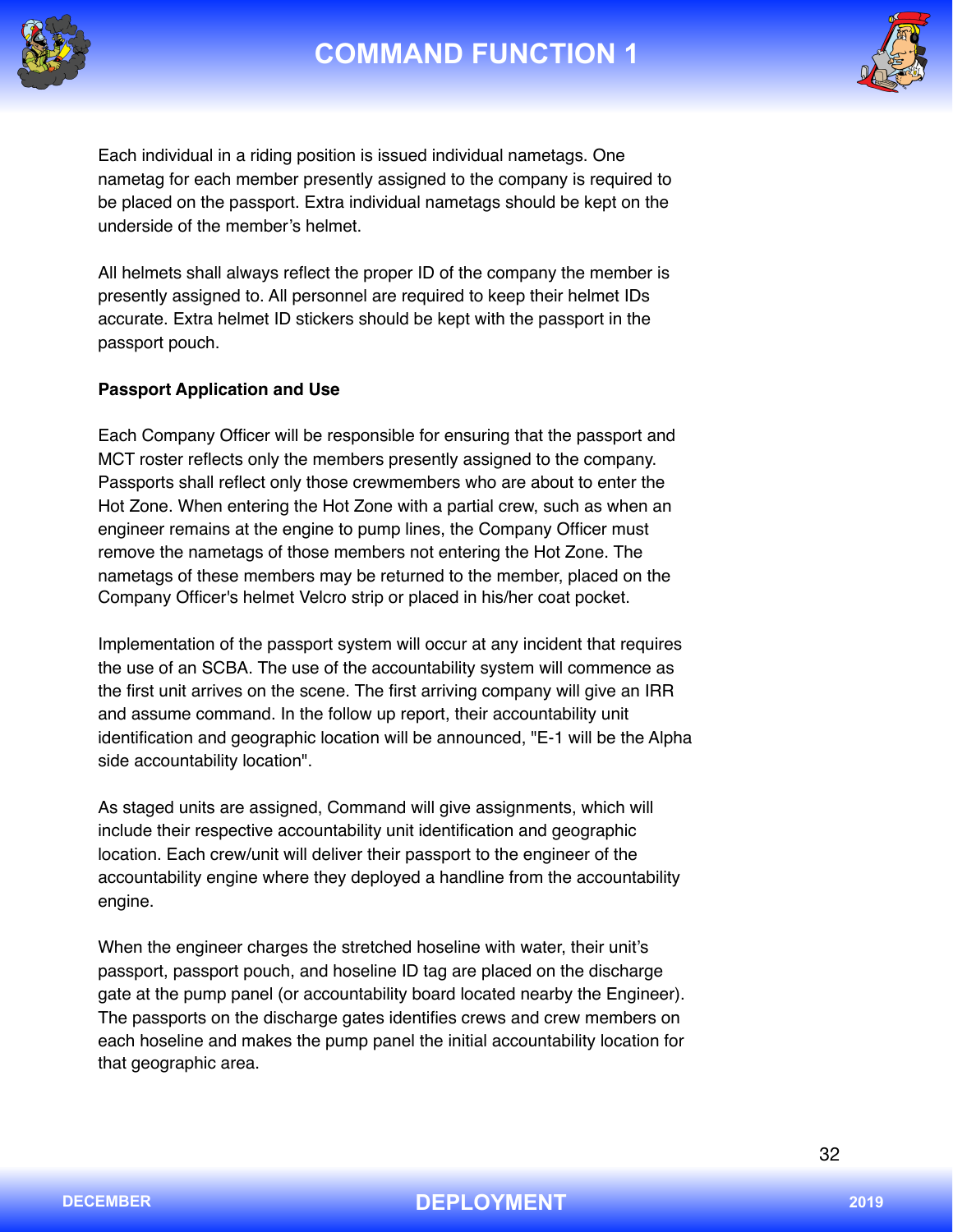



Hoseline ID tags are removed from the passport pouch at the discharge gate and placed on each respective hoseline. These hoseline ID tags provide a means to identify the individual hoselines that crews entered the building on, providing a reference point if there is a need to find lost or trapped firefighters operating on that particular handline.

As additional companies arrive to the accountability location, their passports/ pouches are delivered to the engineer, and the process is repeated.

Ladder crews will leave their passport on the apparatus dash when going to the roof to perform a roof report. When going to the interior of the structure, each ladder crew will deliver their passport to the accountability location at their point of entry.

Once a passport is delivered to the pump operator, the passport will remain on the designated discharge gate indicating the "point of entry" to the Hazard Zone until supervision is upgraded in the area with a Chief/Safety Officer.

Upon re-assignment (released or assigned to rehab) the Company Officer must retrieve their passport. Both the Company Officer, Engineer or S/D Supervisor will be responsible to see that passports are retrieved.

Crews exiting at a different location other than the original point of entry must immediately notify their original S/D Supervisor and/or Accountability Officer of their changed status. Their passport must also be retrieved.

### **Tactical Level Passport Accountability**

When S/D supervision is transferred to a Command Officer, it elevates S/D management with a true tactical level boss vs. a working boss. This greatly facilitates the completion of the S/D objectives, it enhances the accountability process, and it increases firefighter safety in the S/D.

Command officers assigned to manage a S/D, will need to be fully turned-out, then transport and place the BC RIC bag close to the entry point of your assigned area. The BC RIC bag contains a S/D accountability and air management board to assist in running the accountability process and managing the work/rest cycle of the companies assigned to your work location. Once the accountability board is retrieved, go to the initial accountability engine where the passports are located and place them on the accountability/ air management board.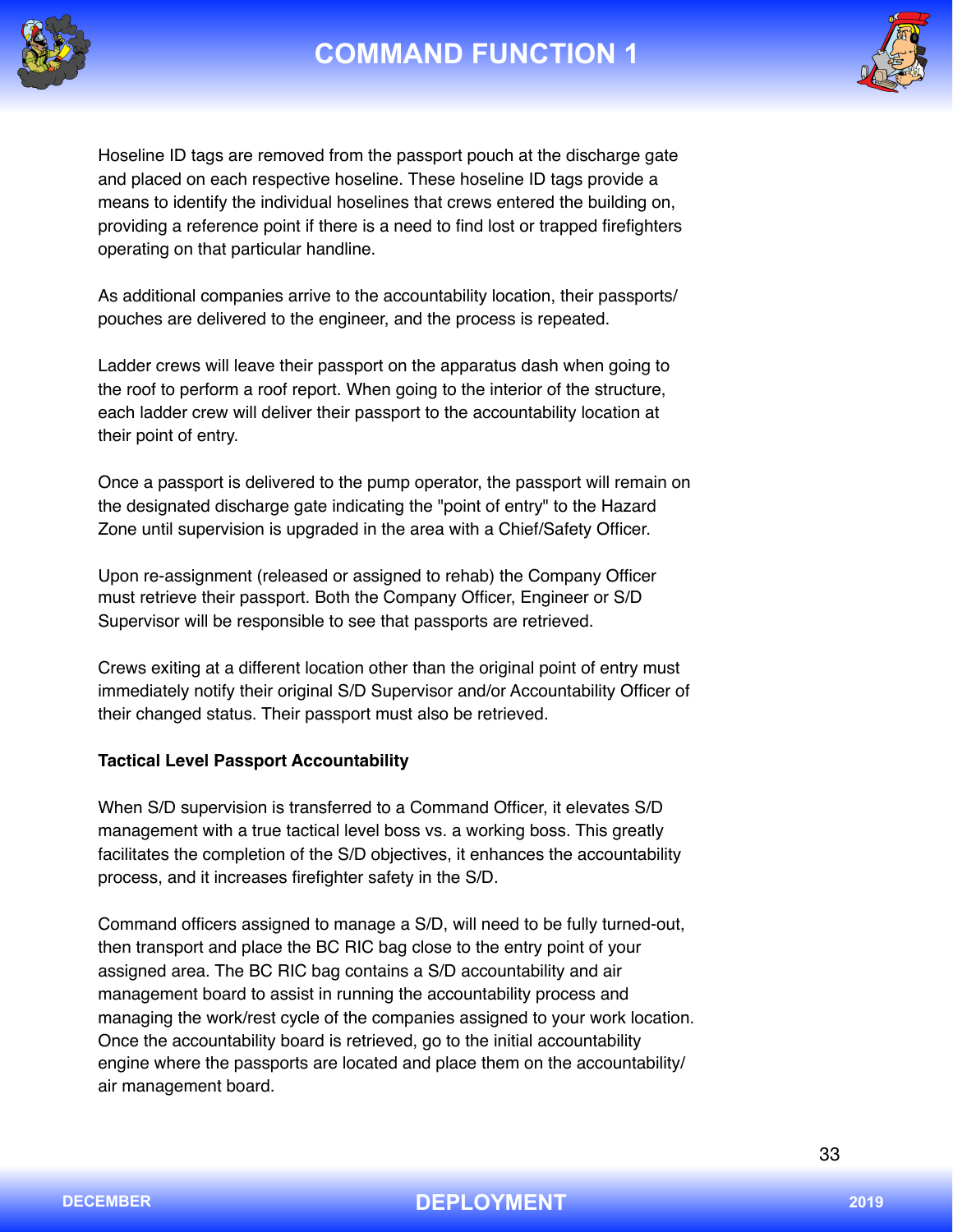



Interview the engineer/pump operator to roughly determine the current interior work times of your assigned units in the Hazard Zone. Estimate the exit times required for the units assigned to your area. Write them on the board.

Return to the entry point and start performing the standard responsibilities of a S/D Supervisor described in Command Function #6 – Organization.

A company being assigned to a location that already has a Chief Officer in place in the S/D, will report to the S/D Supervisor face-to-face, give him/her the company passport, and await an assignment from the S/D Supervisor while remaining intact as a crew in an On-Deck position.

The S/D Supervisor will need to help manage the air supply of the Units assigned to their area. This is one of the main functions of the accountability/ air management board. The board is set up to enter Unit's entry times, the standard on air working times, and the expected exit times of the Unit's assigned to the S/D.

S/D Supervisors assisting assigned Unit's with their air management times in no way takes away or diminishes the Company Officer's responsibility for managing his/her crews air supply.

Companies exiting the Hazard Zone should perform a PAR face-to-face with their S/D Supervisor. One item to cover in the face-to-face communication is the physical condition of the crew exiting the Hazard Zone. S/D and Company Officers are responsible to monitor the welfare of their personnel at all times and determine if S/D recycling or a formal rehab is appropriate.

If the company is able to recycle, they will retain their assignment to the S/D, and the S/D Supervisor will retain the Unit's passport on their accountability board, noting the company is recycling.

If the company is sent to rehab, the S/D Supervisor will return the passport to the Unit being sent to rehab and they will notify command of the status change of the company ("Charlie to Command, I'm sending E-2 to Rehab and I need another engine company to replace them").

### **Terminating the passport system**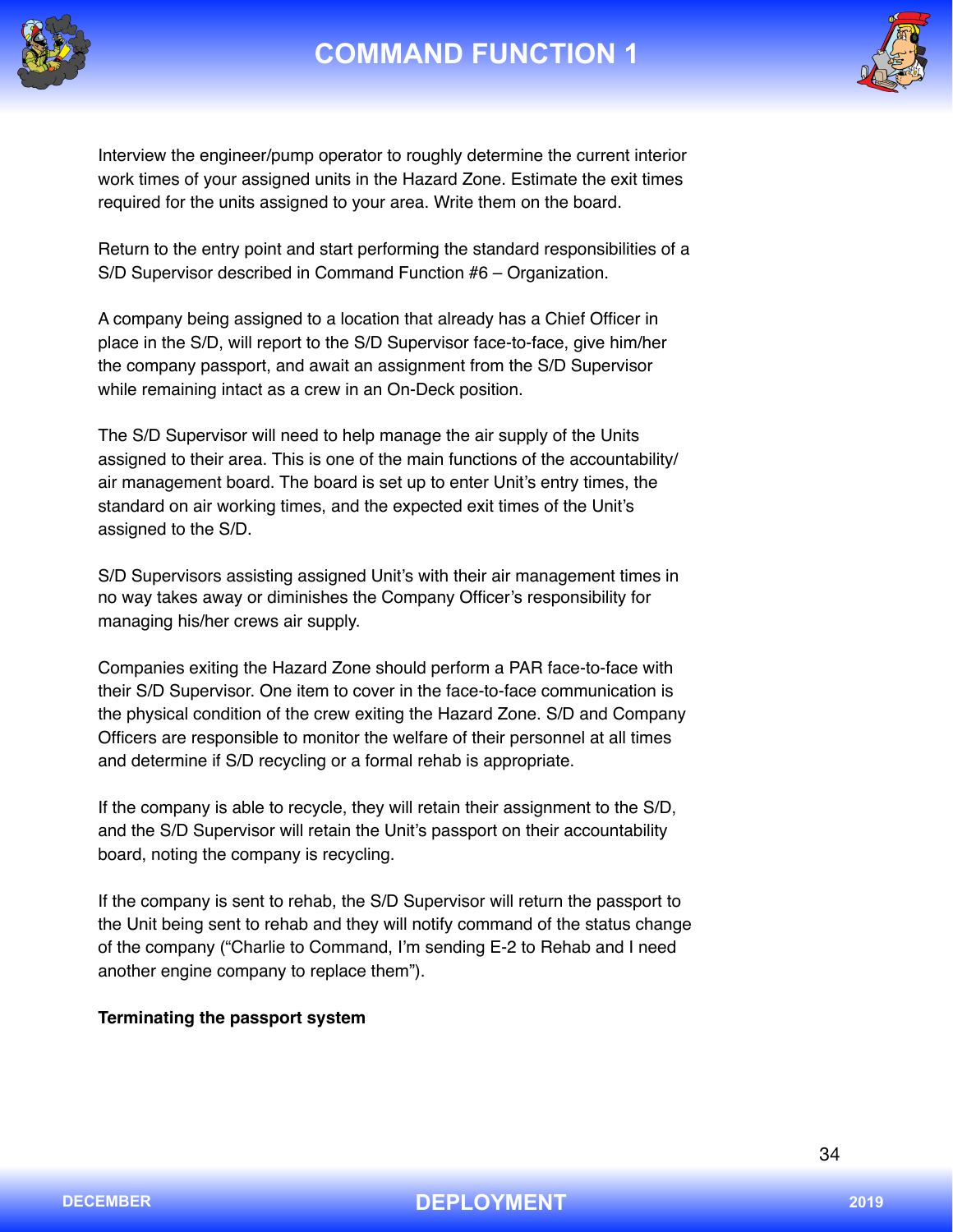



Passport accountability will be maintained throughout the entire incident. Accountability will be terminated once the last passport is returned to the last company exiting the Hazard Zone.

Upon termination and release from the incident, Company Officers and crewmembers will ensure that the passport / pouch are accurate and returned to the dash of their apparatus.

### **General passport rules:**

- Passports will be delivered to the assigned accountability location prior to entering the Hazard Zone.
- Passports will reflect only those personnel presently assigned to the Unit who are ready to make entry into the Hazard Zone.
- Passports will be maintained at the point of entry in the Warm Zone.
- Passports never enter the Hazard Zone.
- Passports will be retrieved by crews upon exiting the Hazard Zone.
- Initial passport accountability location is the 1<sup>st</sup> engine to a geographic location where crews deployed hoselines.
- When S/D management is bumped up to a Command Officer, all passports are managed by the S/D Supervisors who are responsible for the Units in that work location.
- No Passports in the Command Post

### **1.9 – Two in – Two out / Immediate Rapid Intervention Crew (IRIC)**

In January of 1998, OSHA implemented the two in two out regulations to the Occupational Safety and Health Standard (PART 1910) - section 1910.134(g) (4). The link to the standard is below.

There are many critical factors to meeting the two in two out standard on a local level. Individual departments will need to consider several variables when complying with the standard that could include:

- Overall resource levels of the department
- Company staffing levels of the department
- Response times and order of arrival times of the department
- Volunteer vs. part time vs. career deployment practices

Click on the link to view  $1910.134(q)(4)$  - OSHA Procedures for interior structural firefighting.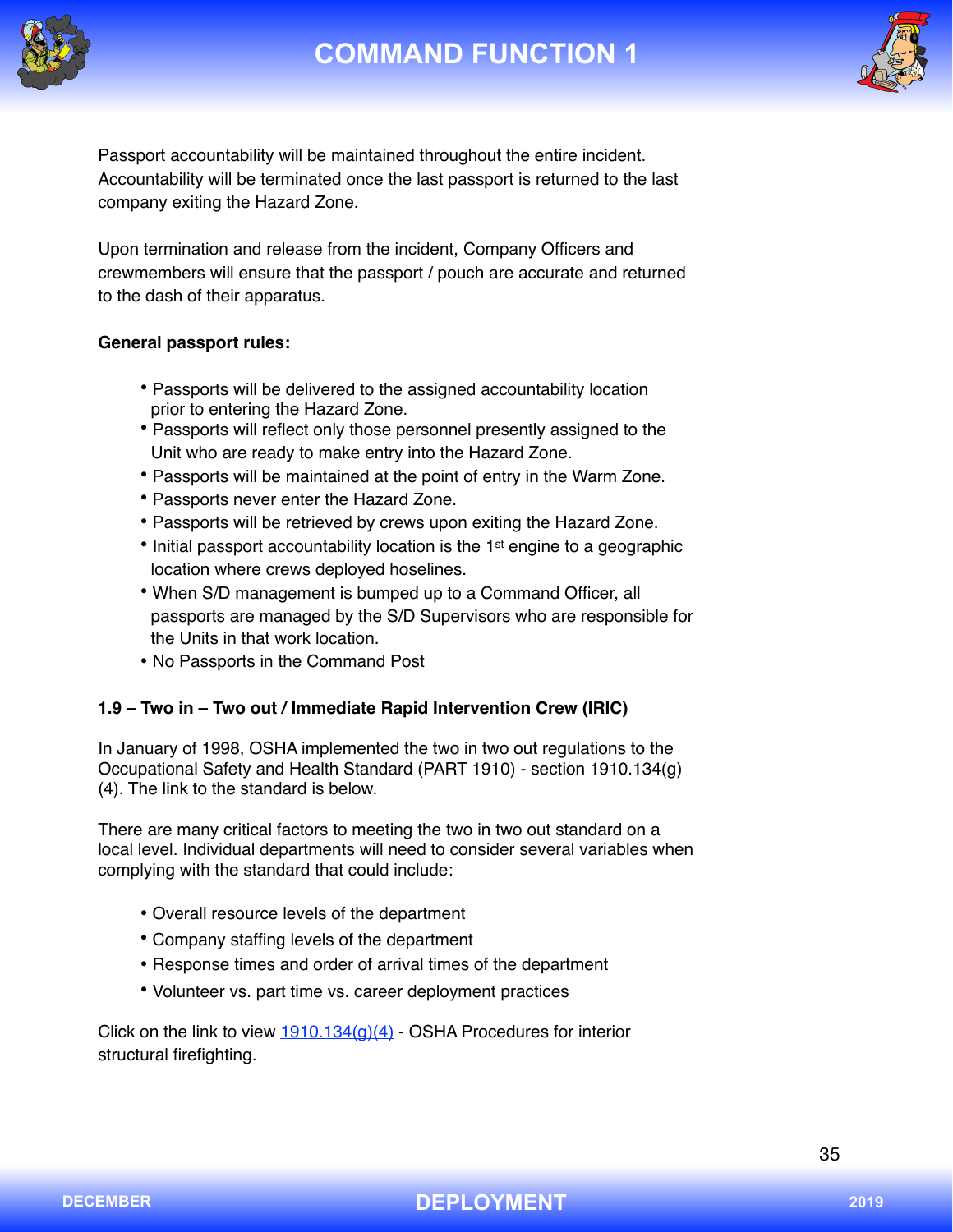



#### **1.9 - Managing the Work/Rest Cycle**

Members are totally dependent on the air that they bring with them into the Hazard Zone. We must base our operations around the realistic working times of our SCBA's. Company officers must maintain an awareness of their crew's air levels and the decision to exit the Hazard Zone must be governed by maintaining an adequate enough air reserve to deal with any sudden or unplanned events while exiting.

It is the IC's responsibility to allocate sufficient amounts of resource to key tactical areas early on in the event to prevent companies from working past safe air reserve times. This type of proactive deployment management prevents Maydays from occurring.

IC's, S/D Supervisors, and Company Officers must all agree to realistic SCBA work times in the Hazard Zone. These work times must give the workers a margin of safety in case something goes wrong while exiting. Company Officers must manage this on the task level and keep the IC or S/D Supervisor informed of their air supply and projected work times.

Company Officers must base their decision to exit the Hazard Zone on their air supply. This decision cannot be based on being relieved, or if problems still exist in their S/D.

S/D Supervisors need to use the accountability system hardware tools to assist them in managing their assigned company's work/rest cycle, air supply, and S/D accountability.

S/D Supervisors assisting assigned Unit's with their air management times in no way takes away or diminishes the Company Officer's responsibility for managing his/her crews air supply.

#### **1.10 - The 3-Deep Deployment Model**

The IC must always provide a steady, adequate stream of resources. 3-Deep is the concept where an IC always has a steady stream of workers for the required tasks based on the incident's critical factors.

The 3-Deep Deployment process starts out with the initial arriving workers who have been assigned into and are working in the Hazard Zone – the first layer.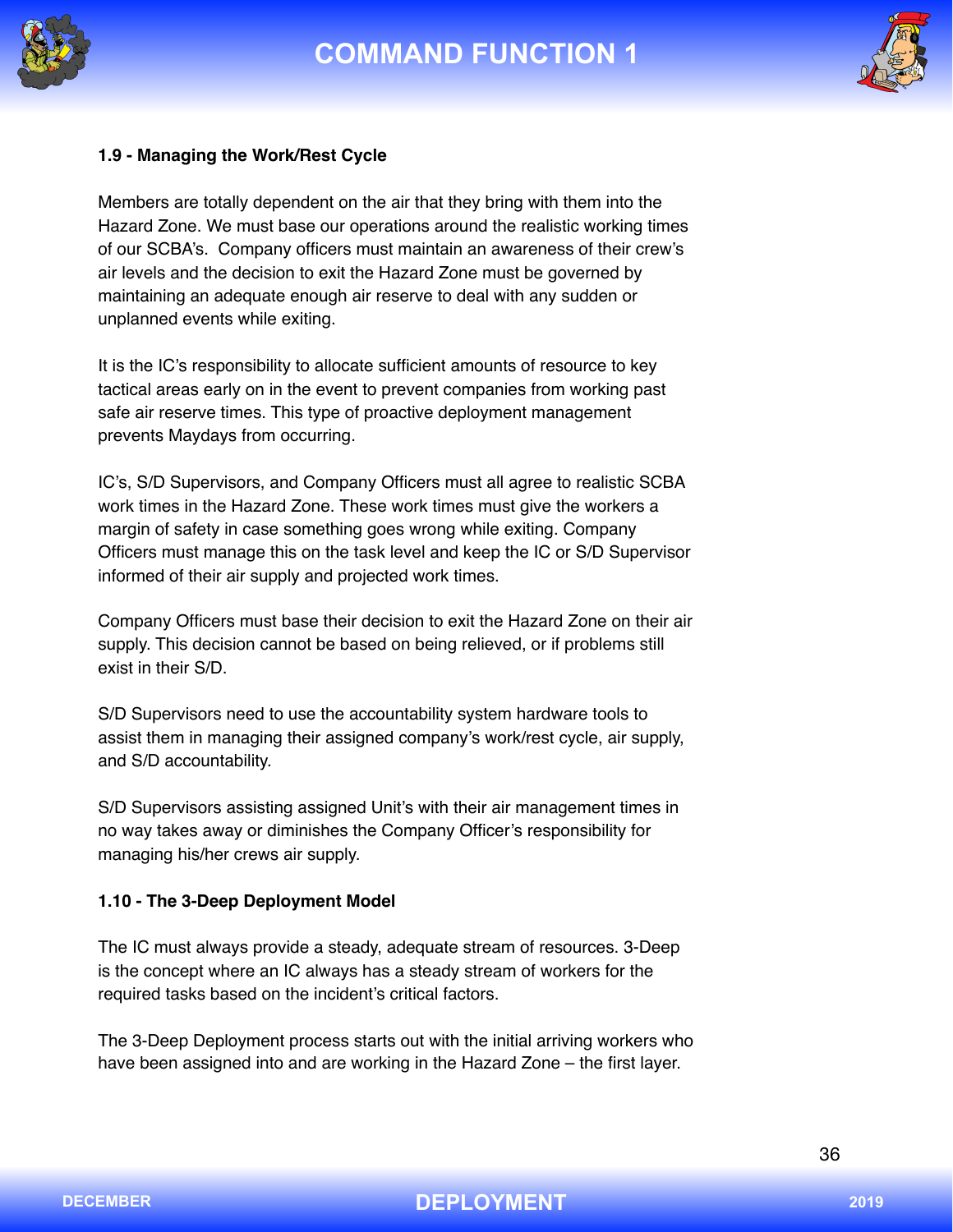



After these key tactical positions have been covered, subsequent arriving units are assigned to On-Deck positions (described shortly) at the entry points already utilized by initial arriving Unit's. This gives the IC a rapidly assignable resource and S/D support in the form of On-Deck companies – the second layer.

Once all of the critical tactical areas are adequately backed up with On-Deck Units, subsequent arriving units will either Level 1 or 2 Stage. These staged Units now give the IC the tactical reserve needed to replace companies or to back fill any companies addressing a sudden incident problem.

This model gives you workers "**3-Deep**". Workers working in the Hazard Zone, workers ready to go to work right outside of the Hazard Zone and having replacement workers waiting for an assignment in staged positions.

This involves the IC first requesting/acquiring and then effectively and proactively assigning later arriving units to On-Deck positions while keeping a tactical reserve in staged positions.

### **1.11 - In Transit**

**"In Transit" is defined as: the time it takes for a company to reach their assigned work area after receiving an order**. It often varies due to:

- Distance between staging and the incident
- Size of the incident perimeter
- Amount of equipment the company needs to assemble

The IC or S/D Supervisor will lose direct accountability of these companies while they're In Transit. It is the responsibility of the Company Officer to monitor the tactical radio channel while In Transit. For long in transit times (over 5 minutes or more) upon arrival to the assigned work area, the Company Officer should provide a radio announcement to the IC that the company is intact and in the assigned work area.

### **1.12 – On-Deck**

**"On-Deck" is defined as; a forward staging position located just outside the immediate Hazard Zone, safely distanced from the entrance of a tactical position/S/D.**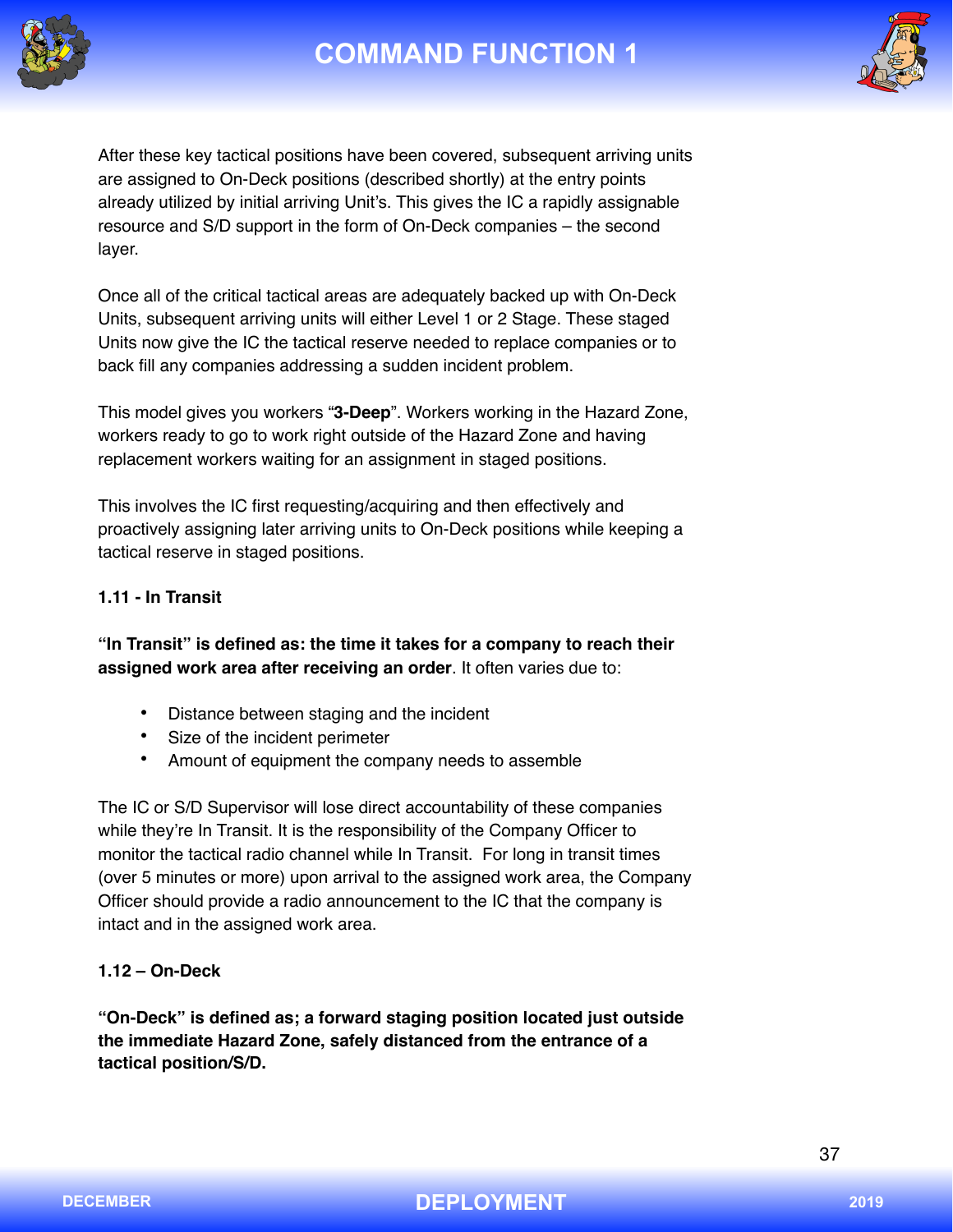



*Once a crew is assigned to an On-Deck position, they are first and foremost a Rapid Intervention Crew until they are given an assignment into the Hazard Zone.* The On-Deck deployment model greatly assist an IC with managing Hazard Zone units work/rest cycles and their air supplies.

On-Deck crews will be supervised either by the S/D Supervisor or the Company Officer and they will remain On-Deck until assigned by the IC or S/D Supervisor. The most likely assignments for On-Deck companies are:

- Reinforce a position within an assigned sector
- Crew relief within an assigned sector
- Any other tactical position assigned by the IC
- Deploy as a RIC unit

Once the IC has deployed units to the critical S/D around the incident scene, the IC must then take a proactive aggressive approach to assigning additional resources to those S/D's. This is best achieved by assigning staged resources as On-Deck crews to those areas as soon as they arrive in staged positions. Layering On-Deck crews around the fire ground will also provide the IC with the tactical reserves to manage the standard work cycle or sudden and unexpected incident events.

Assigning On-Deck crews is done simply by contacting a staged company and directing them to go On-Deck in a specific S/D. The order would sound like this: "Command to Engine 5, go On-Deck on the Charlie side of the structure, Engine 1 is your accountability and resource location, you are assigned to Charlie sector".

A crew assigned to an On-Deck position will need to park their apparatus in a manner that doesn't block access to the scene. Crews must be intact with full PPE, bring as many spare air cylinders as possible and the RIC bag. Upon arrival, the On-Deck company must contact the IC or their S/D Supervisor and inform them that they are in position and ready to go to work.

On Deck crews must remain intact, in a ready state and monitor the tactical channel at all times. On-Deck crews must also size up the area that they are assigned to, this size up should include:

- Locating the structures entrance/exit points in their assigned area
- Interior and exterior conditions
- Unit ID of crews operating inside the structure
- Approximate location of interior crews
- Identify which crews are operating each hoseline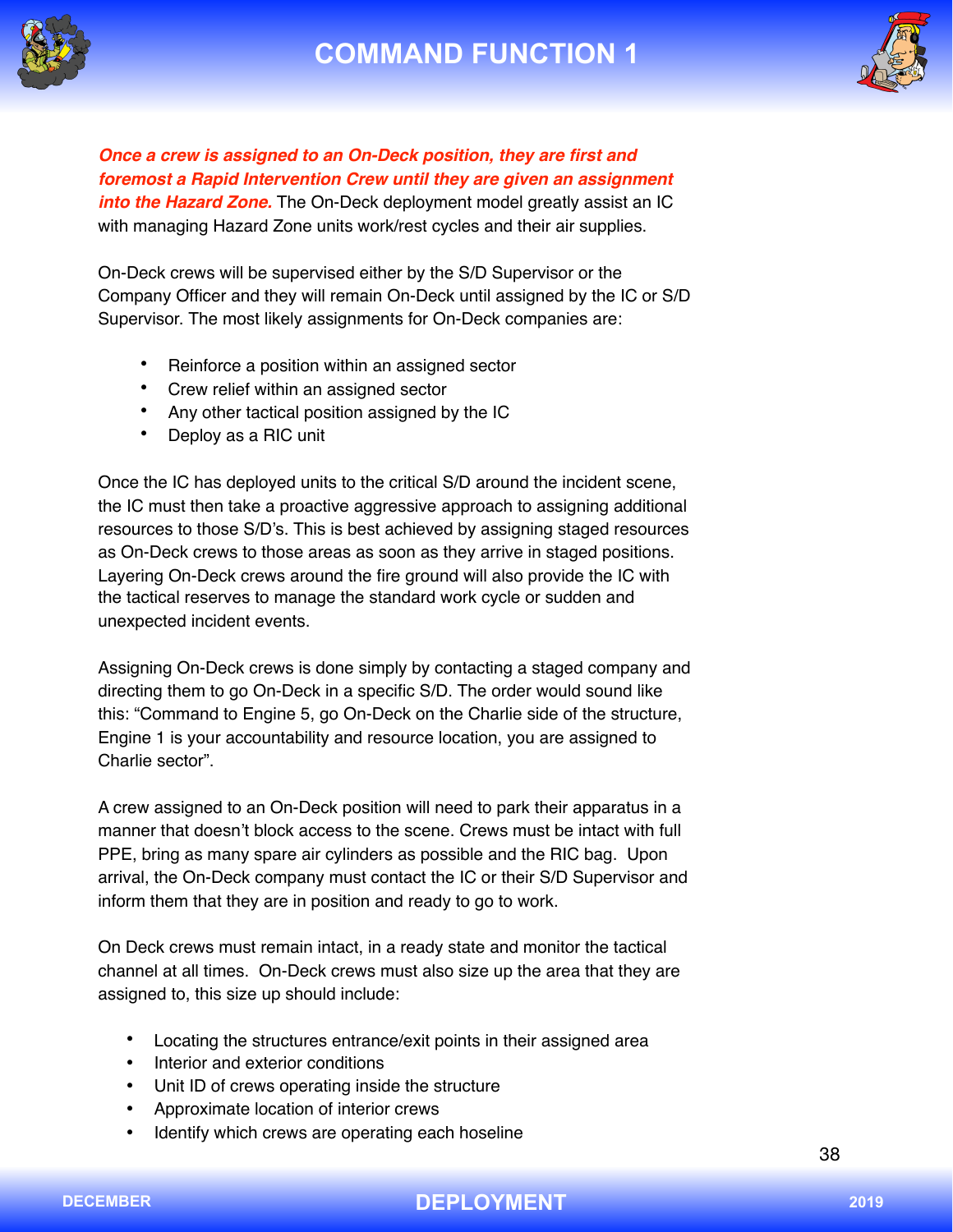



When an On-Deck crew is used as a relief crew, the On-Deck Company Officer should do a face-to-face and transfer information with the officer exiting the structure. The information transferred should include:

- Interior conditions
- Routing instructions to the work area
- Interior obstructions
- Additional tools/resources required
- S/D objectives

## **1.13 - Company Recycling**

Companies operating within a S/D will require the refilling of air and fluid replacement in predictable time frames. At large scale incidents Command should establish at least 1 Rehab location. Most of the time, crews that are assigned to rehab will be placed back in service after rehabbing. The rehab area may be located quite a distance from the work area and this distance creates the potential for:

- Command losing direct accountability of companies in transit to rehab
- Difficulty reassembling and reassigning crews in a timely manner from rehab

**Recycling is defined as: a timely and efficient means of air replacement and re-hydration of companies while maintaining their S/D assignment.** If conditions permit, a company's work cycle could be up to 2 to 3 air cylinders. In order to maintain a steady stream of resource in critical S/D, crews being relieved and exiting their S/D should recycle themselves in a timely manner. Companies being relieved and recycled will remain in their assigned S/D, refill their air supply, re-hydrate, then report back to their S/D Supervisor or the IC that they are ready to go back to work.

Command/S/D Supervisors have the option of assigning/requesting an Air/ Light unit to geographic divisions. Air/Light Units assigned to geographic areas on the fire ground will help expedite the recycle of companies within the S/D.

Company Officers should forecast the length of time they will be working in an assigned S/D and should bring spare air cylinders if necessary. This will enable a company to recycle close their S/D in a timely manner when a utility truck is not available in their S/D or area. The S/D Supervisor may need to request additional resources to replace on deck crews or have recycled crews assume vacated on deck positions.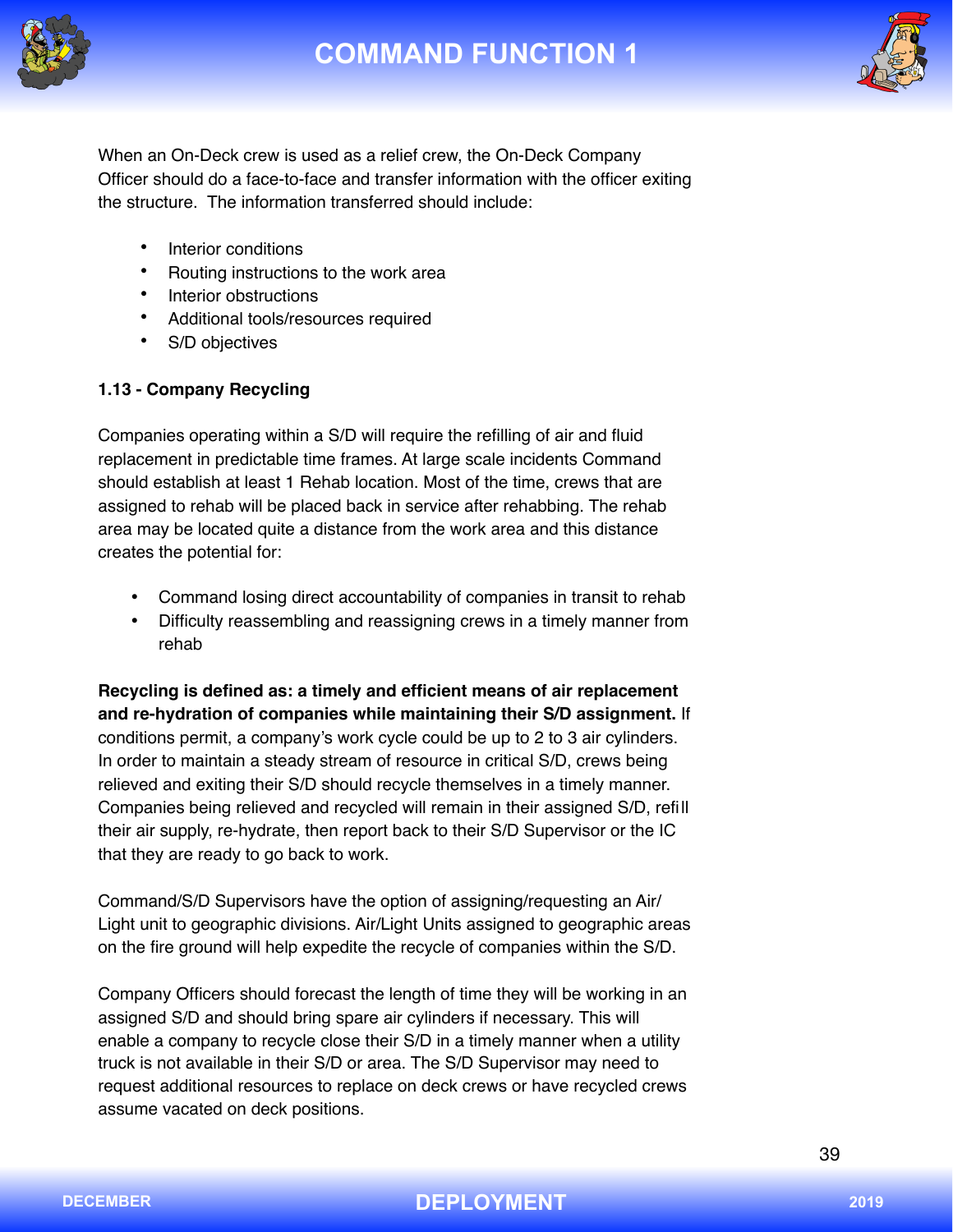



S/D Supervisors and Company Officers are responsible to monitor the welfare of their personnel at all times and determine if S/D recycling or a formal rehab is appropriate.

### **1.14 - Rehab**

Companies operating within a S/D will require the refilling of air and fluid replacement in predictable time frames. At working incidents, Command should establish at least 1 Rehab location.

Rehab is an assignment to a formal rehab location (close to the emergency scene) where Units will be medically evaluated, rehydrated, and replenished.

Rehab should operate on the staging/logistics channel and will inform the command post when they are close to the scene. The CP should inform rehab where to set up on the incident site. The Rehab Officer is usually the individual who drove the rehab unit to the scene, but the Rehab Officer should be upgraded as required. All necessary medical personnel shall be assigned to rehab to monitor members' welfare.

S/D Supervisors and Company Officers working a Hazard Zone are responsible to monitor the welfare of their personnel at all times and determine if S/D recycling or a formal rehab is appropriate. When a formal rehab is appropriate, the S/D Supervisor or the Company Officer will notify the IC of a status change and the re-assignment of a Unit(s) to rehab. The IC must notify the Rehab Officer of all units who are re-assigned to rehab

Units assigned to rehab must do a face-to-face with the Rehab Officer when arriving to rehab and deliver the company's passport.

The Rehab Officer will notify the CP when each individual Unit arrives to the rehab location. This will prevent the IC from losing accountability of a company in-transit to the rehab location.

Once rehabbed, units can be assigned back to the Incident scene through the rehab officer, but most of the time they will be placed back into service. If this is the case, the Rehab Officer will confirm with the CP that company is being placed back into service and will return the company's passport when they are leaving the rehab area.

In the rare instances when a company will be re-assigned back to an active S/ D, the Rehab Officer will take on the role similar to a Level 2 Staging Manager, returning the Unit's passport, and giving them the following information:

40